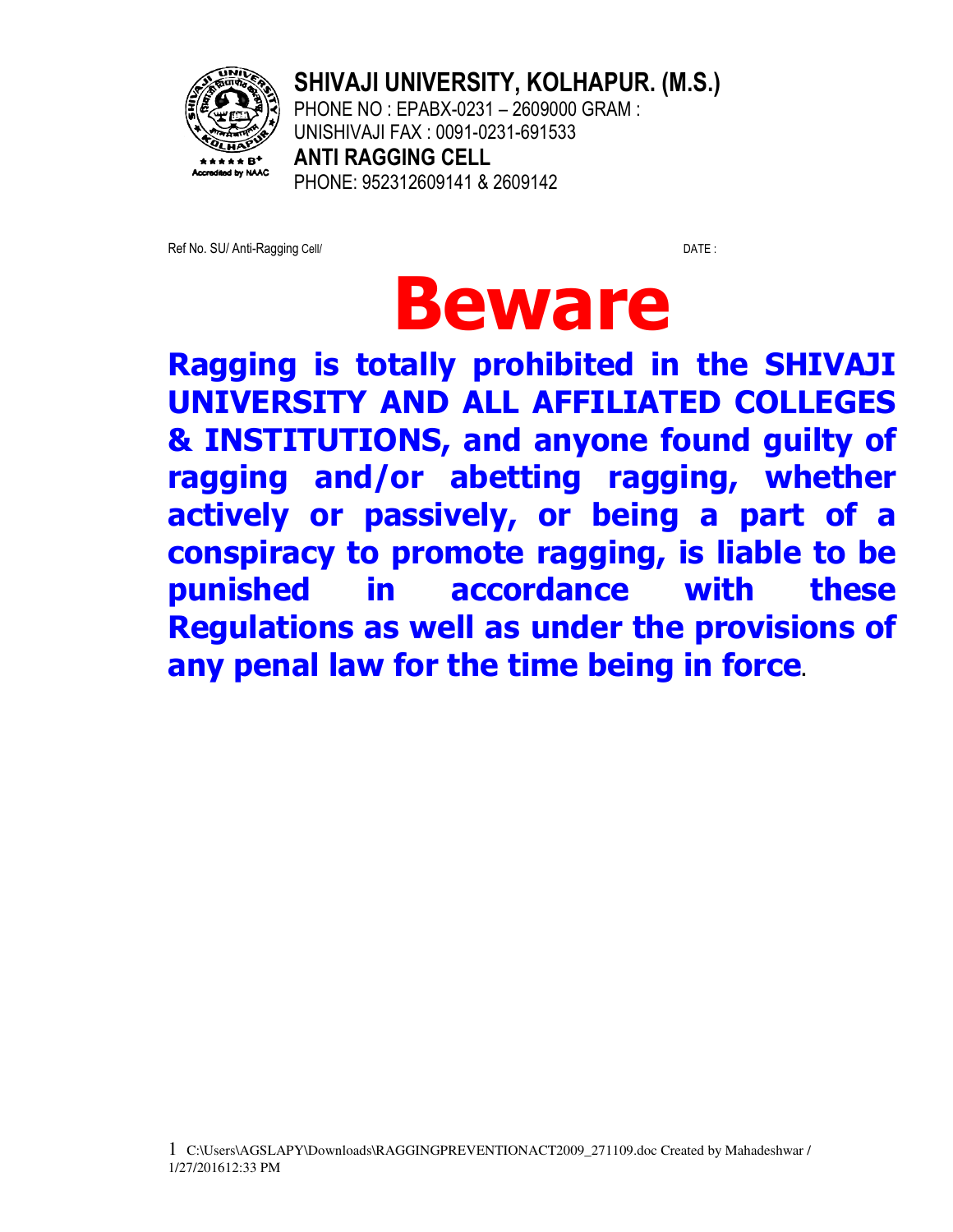#### **UNIVERSITY GRANTS COMMISSION BAHADURSHAH ZAFAR MARG NEW DELHI – 110 002**

## **UGC REGULATIONS ON CURBING THE MENACE OF RAGGING IN HIGHER EDUCATIONAL INSTITUTIONS, 2009.**

(under Section 26 (1)(g) of the University Grants Commission Act, 1956) (TO BE PUBLISHED IN THE GAZETTE OF INDIA PART III, SECTION-4)

#### **F.1-16/2007(CPP-II) Dated 17th June, 2009.**

# **PREAMBLE.**

In view of the directions of the Hon'ble Supreme Court in the matter of "University of Kerala v/s. Council, Principals, Colleges and others" in SLP no. 24295 of 2006 dated 16.05.2007 and that dated 8.05.2009 in Civil Appeal number 887 of 2009, and in consideration of the determination of the Central Government and the University Grants Commission to prohibit, prevent and eliminate the scourge of ragging including any conduct by any student or students whether by words spoken or written or by an act which has the effect of teasing, treating or handling with rudeness a fresher or any other student, or indulging in rowdy or indisciplined activities by any student or students which causes or is likely to cause annoyance, hardship or psychological harm or to raise fear or apprehension thereof in any fresher or any other student or asking any student to do any act which such student will not in the ordinary course do and which has the effect of causing or generating a sense of shame, or torment or embarrassment so as to adversely affect the physique or psyche of such fresher or any other student, with or without an intent to derive a sadistic pleasure or showing off power, authority or superiority by a student over any fresher or any other student, in all higher education institutions in the country, and thereby, to provide for the healthy development, physically and psychologically, of all students, the University Grants Commission, in consultation with the Councils, brings forth this Regulation. In exercise of the powers conferred by Clause (g) of sub-section (1) of Section 26 of the University Grants Commission Act, 1956, the University Grants Commission hereby makes the following Regulations, namely;

## **1. Title, commencement and applicability.-**

1.1 These regulations shall be called the "UGC Regulations on Curbing the Menace of Ragging in Higher Educational Institutions, 2009".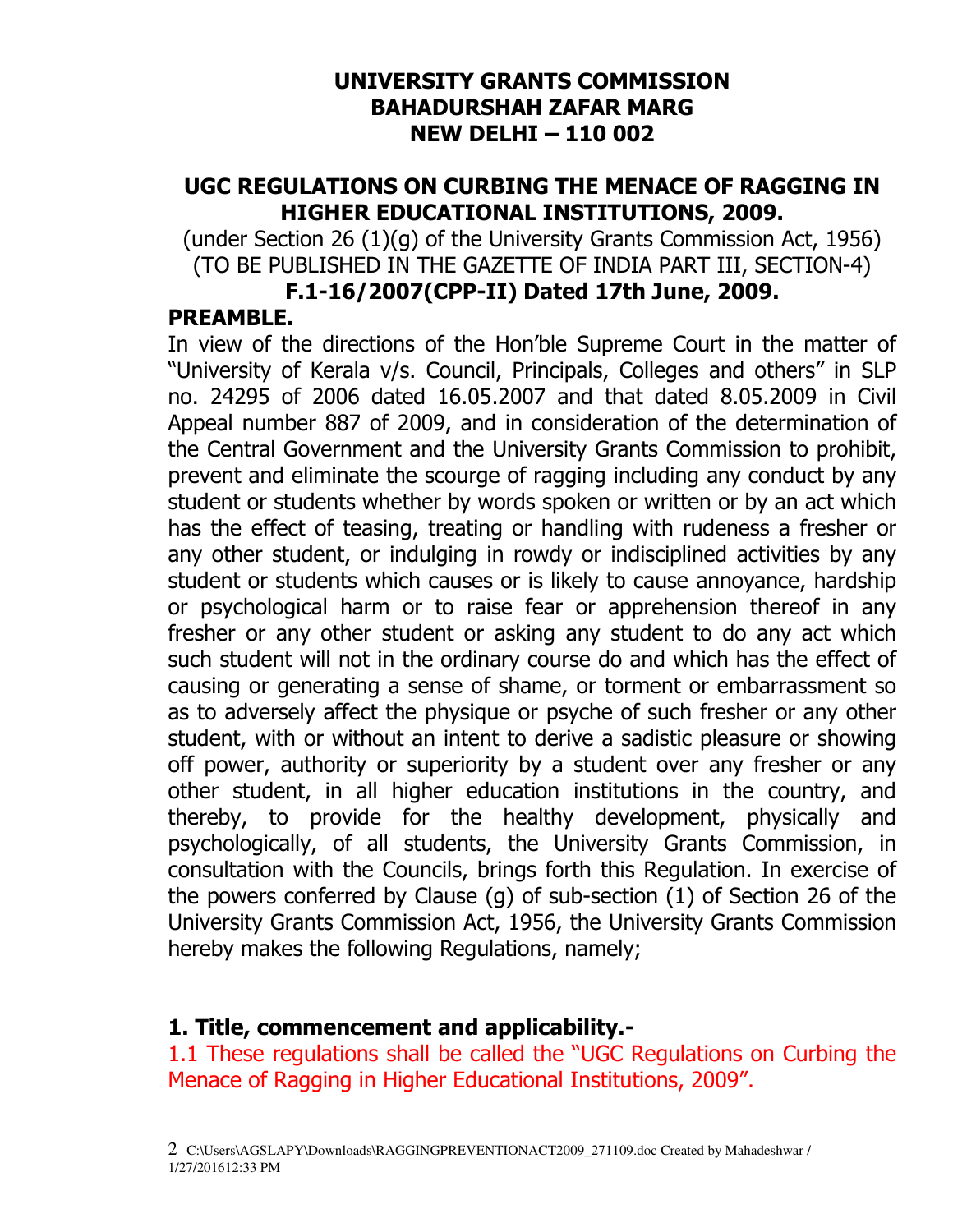1.2 They shall come into force from the date of their publication in the Official Gazette.

1.3 They shall apply to all the institutions coming within the definition of an University under sub-section (f) of section (2) of the University Grants Commission Act, 1956, and to all institutions deemed to be a university under Section 3 of the University Grants Commission Act, 1956, to all other higher educational institutions, or elements of such universities or institutions, including its departments, constituent units and all the premises, whether being academic, residential, playgrounds, canteen, or other such premises of such universities, deemed universities and higher educational institutions, whether located within the campus or outside, and to all means of transportation of students, whether public or private, accessed by students for the pursuit of studies in such universities, deemed universities and higher educational institutions.

# **2. Objectives.-**

To prohibit any conduct by any student or students whether by words spoken or written or by an act which has the effect of teasing, treating or handling with rudeness a fresher or any other student, or indulging in rowdy or indisciplined activities by any student or students which causes or is likely to cause annoyance, hardship or psychological harm or to raise fear or apprehension thereof in any fresher or any other student or asking any student to do any act which such student will not in the ordinary course do and which has the effect of causing or generating a sense of shame, or torment or embarrassment so as to adversely affect the physique or psyche of such fresher or any other student, with or without an intent to derive a sadistic pleasure or showing off power, authority or superiority by a student over any fresher or any other student; and thereby, to eliminate ragging in all its forms from universities, deemed universities and other higher educational institutions in the country by prohibiting it under these Regulations, preventing its occurrence and punishing those who indulge in ragging as provided for in these Regulations and the appropriate law in force.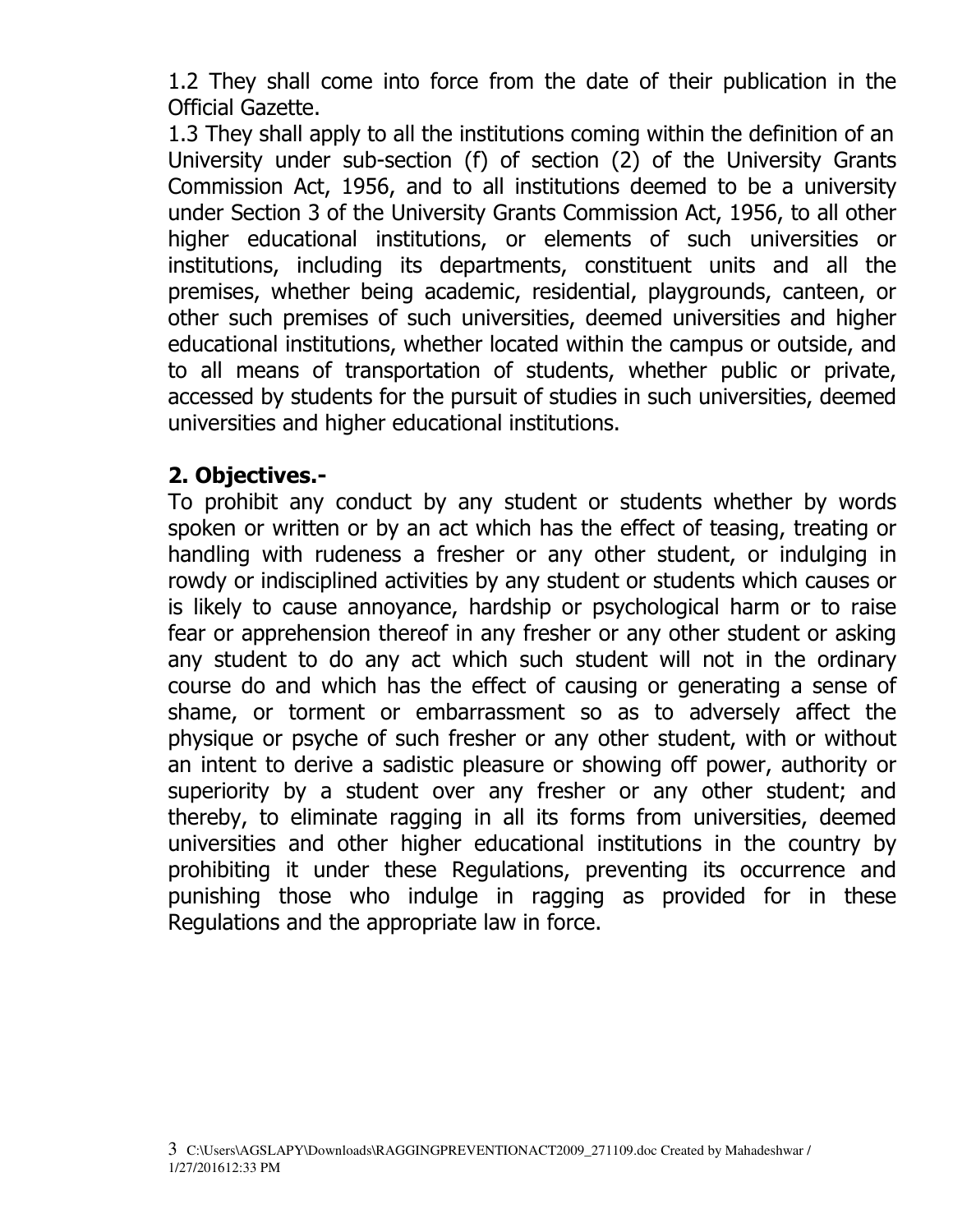**3. What constitutes Ragging.-** Ragging constitutes one or more of any of the following acts:

a. any conduct by any student or students whether by words spoken or written or by an act which has the effect of teasing, treating or handling with rudeness afresher or any other student;

b. indulging in rowdy or indisciplined activities by any student or students which causes or is likely to cause annoyance, hardship, physical or psychological harm or to raise fear or apprehension thereof in any fresher or any other student;

c. asking any student to do any act which such student will not in the ordinary course do and which has the effect of causing or generating a sense of shame, or torment or embarrassment so as to adversely affect the physique or psyche of such fresher or any other student;

d. any act by a senior student that prevents, disrupts or disturbs the regular academic activity of any other student or a fresher;

e. exploiting the services of a fresher or any other student for completing the academic tasks assigned to an individual or a group of students.

f. any act of financial extortion or forceful expenditure burden put on a fresher or any other student by students;

g. any act of physical abuse including all variants of it: sexual abuse, homosexual assaults, stripping, forcing obscene and lewd acts, gestures, causing bodily harm or any other danger to health or person;

h. any act or abuse by spoken words, emails, post, public insults which would also include deriving perverted pleasure, vicarious or sadistic thrill from actively or passively participating in the discomfiture to fresher or any other student ;

i. any act that affects the mental health and self-confidence of a fresher or any other student with or without an intent to derive a sadistic pleasure or showing off power, authority or superiority by a student over any fresher or any other student.

# **4. Definitions.-**

1) In these regulations unless the context otherwise requires,-

a) "Act" means, the University Grants Commission Act, 1956 (3 of 1956);

b) "Academic year" means the period from the commencement of admission of students in any course of study in the institution up to the completion of academic requirements for that particular year.

c) "Anti-Ragging Helpline" means the Helpline established under clause (a) of Regulation 8.1 of these Regulations.

d) "Commission" means the University Grants Commission;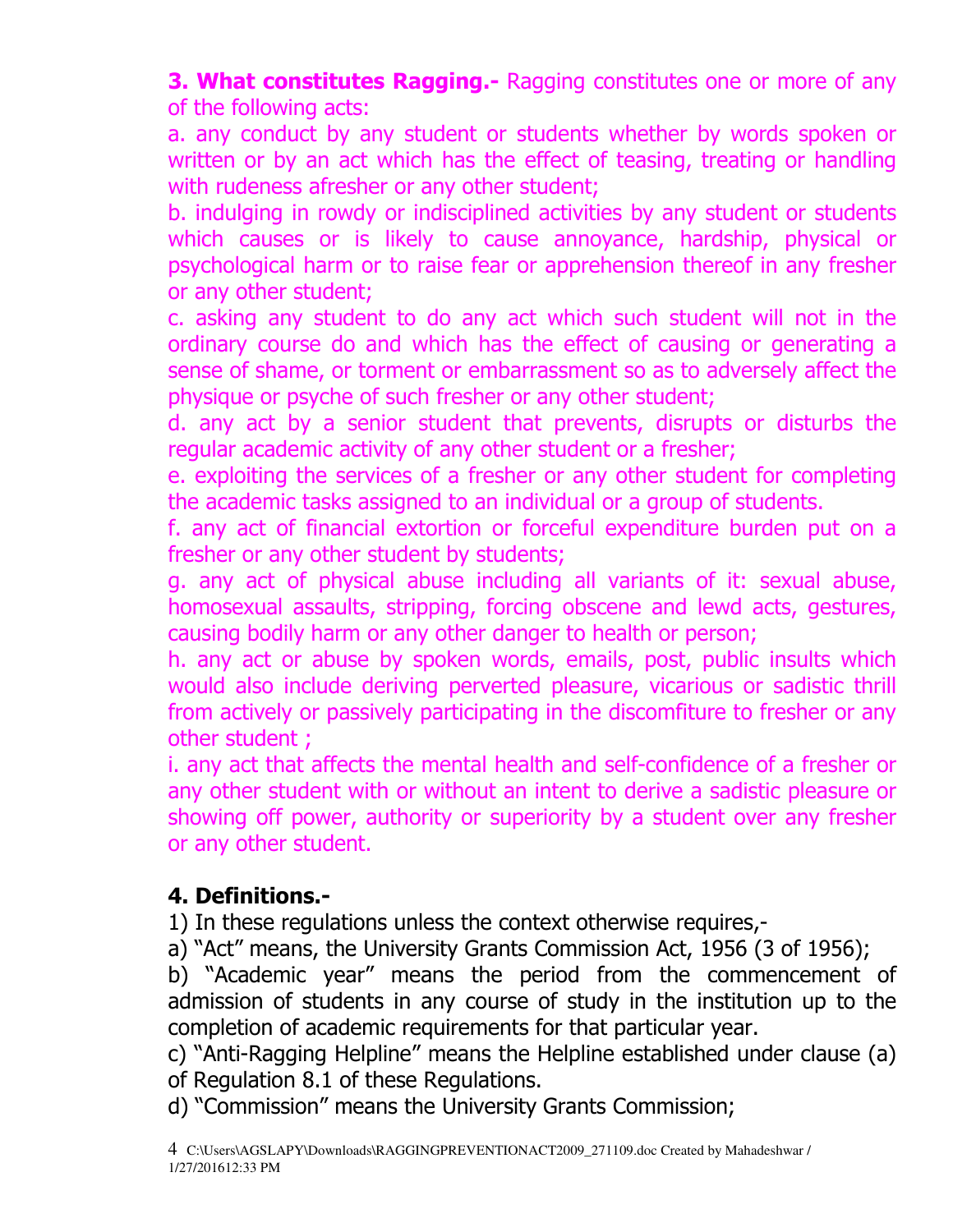e) "Council" means a body so constituted by an Act of Parliament or an Act of any State Legislature for setting, or co-ordinating or maintaining standards in the relevant areas of higher education, such as the All India Council for Technical Education (AICTE), the Bar Council of India (BCI), the Dental Council of India (DCI), the Distance Education Council (DEC), the Indian Council of Agricultural Research (ICAR), the Indian Nursing Council (INC), the Medical Council of India (MCI), the National Council for Teacher Education (NCTE), the Pharmacy Council of India (PCI), etc. and the State Higher Education Councils.

f) "District Level Anti-Ragging Committee" means the Committee, headed by the District Magistrate, constituted by the State Government, for the control and elimination of ragging in institutions within the jurisdiction of the district.

g) "Head of the institution" means the Vice-Chancellor in case of a university or a deemed to be university, the Principal or the Director or such other designation as the executive head of the institution or the college is referred.

h) "Fresher" means a student who has been admitted to an institution and who is undergoing his/her first year of study in such institution.

i) "Institution" means a higher educational institution including, but not limited to an university, a deemed to be university, a college, an institute, an institution of national importance set up by an Act of Parliament or a constituent unit of such institution, imparting higher education beyond 12 years of schooling leading to, but not necessarily culminating in, a degree (graduate, postgraduate and/or higher level) and/or to a university diploma.

j) "NAAC" means the National Academic and Accreditation Council established by the Commission under section 12(ccc) of the Act;

k) "State Level Monitoring Cell" means the body constituted by the State

Government for the control and elimination of ragging in institutions within the jurisdiction of the State, established under a State Law or on the advice of the Central Government, as the case may be.

(2) Words and expressions used and not defined herein but defined in the Act or in the General Clauses Act, 1897, shall have the meanings respectively assigned to them in the Act or in the General Clauses Act, 1897, as the case may be.

# **5. Measures for prohibition of ragging at the institution level:-**

a) No institution or any part of it thereof, including its elements, including, but not limited to, the departments, constituent units, colleges, centres of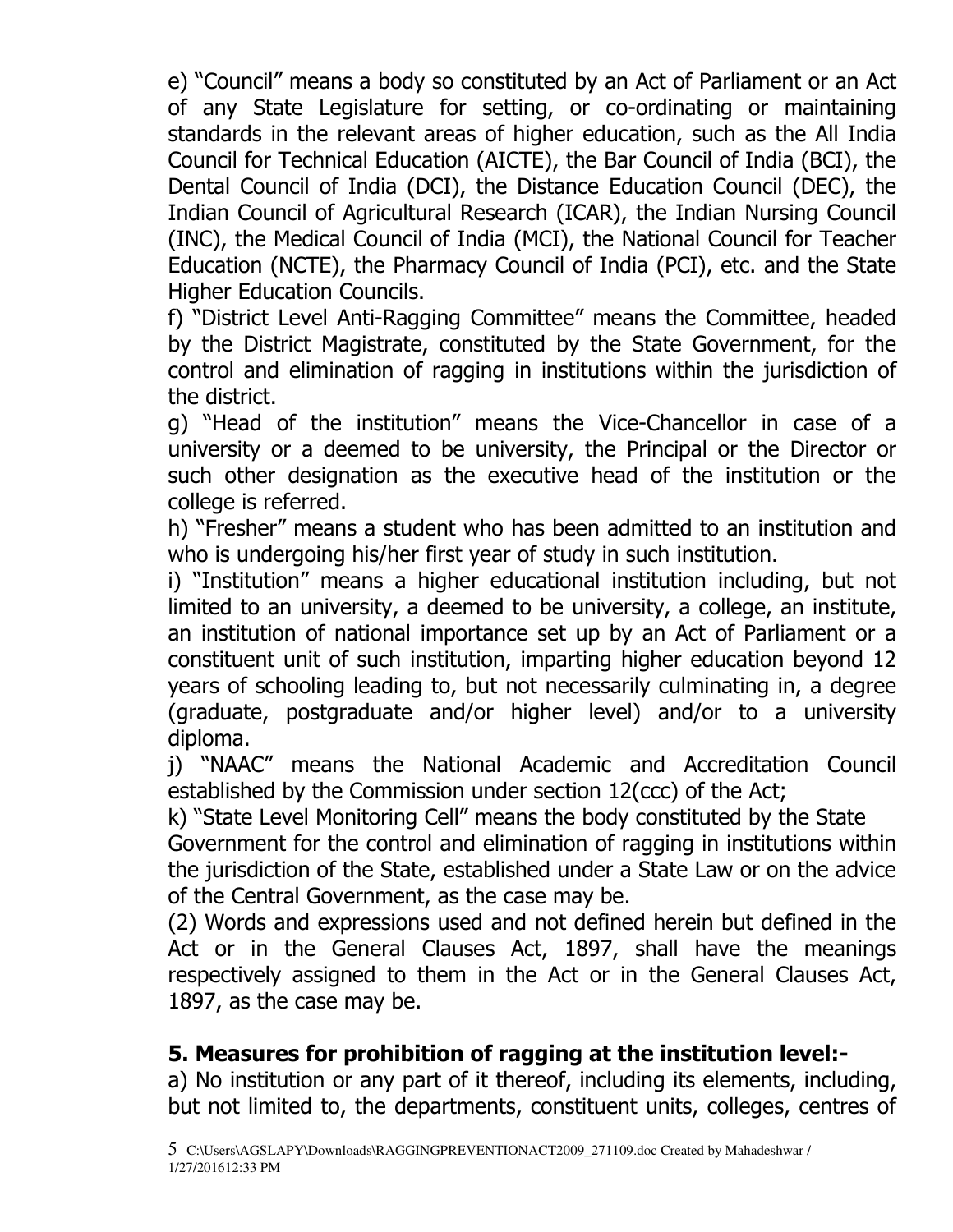studies and all its premises, whether academic, residential, playgrounds, or canteen, whether located within the campus or outside, and in all means of transportation of students, whether public or private, accessed by students for the pursuit of studies in such institutions, shall permit or condone any reported incident of ragging in any form; and all institutions shall take all necessary and required measures, including but not limited to the provisions of these Regulations, to achieve the objective of eliminating ragging, within the institution or outside,

b) All institutions shall take action in accordance with these Regulations against those found guilty of ragging and/or abetting ragging, actively or passively, or being part of a conspiracy to promote ragging.

# **6 Measures for prevention of ragging at the institution level.-**

6.1 An institution shall take the following steps in regard to admission or registration of students; namely,

a) Every public declaration of intent by any institution, in any electronic, audiovisual or print or any other media, for admission of students to any course of study shall expressly provide that ragging is totally prohibited in the institution, and anyone found guilty of ragging and/or abetting ragging, whether actively or passively, or being a part of a conspiracy to promote ragging, is liable to be punished in accordance with these Regulations as well as under the provisions of any penal law for the time being in force.

b) The brochure of admission/instruction booklet or the prospectus, whether in print or electronic format, shall prominently print these Regulations in full. Provided that the institution shall also draw attention to any law concerning ragging and its consequences, as may be applicable to the institution publishing such brochure of admission/instruction booklet or the prospectus. Provided further that the telephone numbers of the Anti-Ragging Helpline and all the important functionaries in the institution, including but not limited to the Head of the institution, faculty members, members of the Anti-Ragging Committees and Anti-Ragging Squads, District and Sub-Divisional authorities, Wardens of hostels, and other functionaries or authorities where relevant, shall be published in the brochure of admission/instruction booklet or the prospectus.

c) Where an institution is affiliated to a University and publishes a brochure of admission/instruction booklet or a prospectus, the affiliating university shall ensure that the affiliated institution shall comply with the provisions of clause

(a) and clause

(b) of Regulation 6.1 of these Regulations.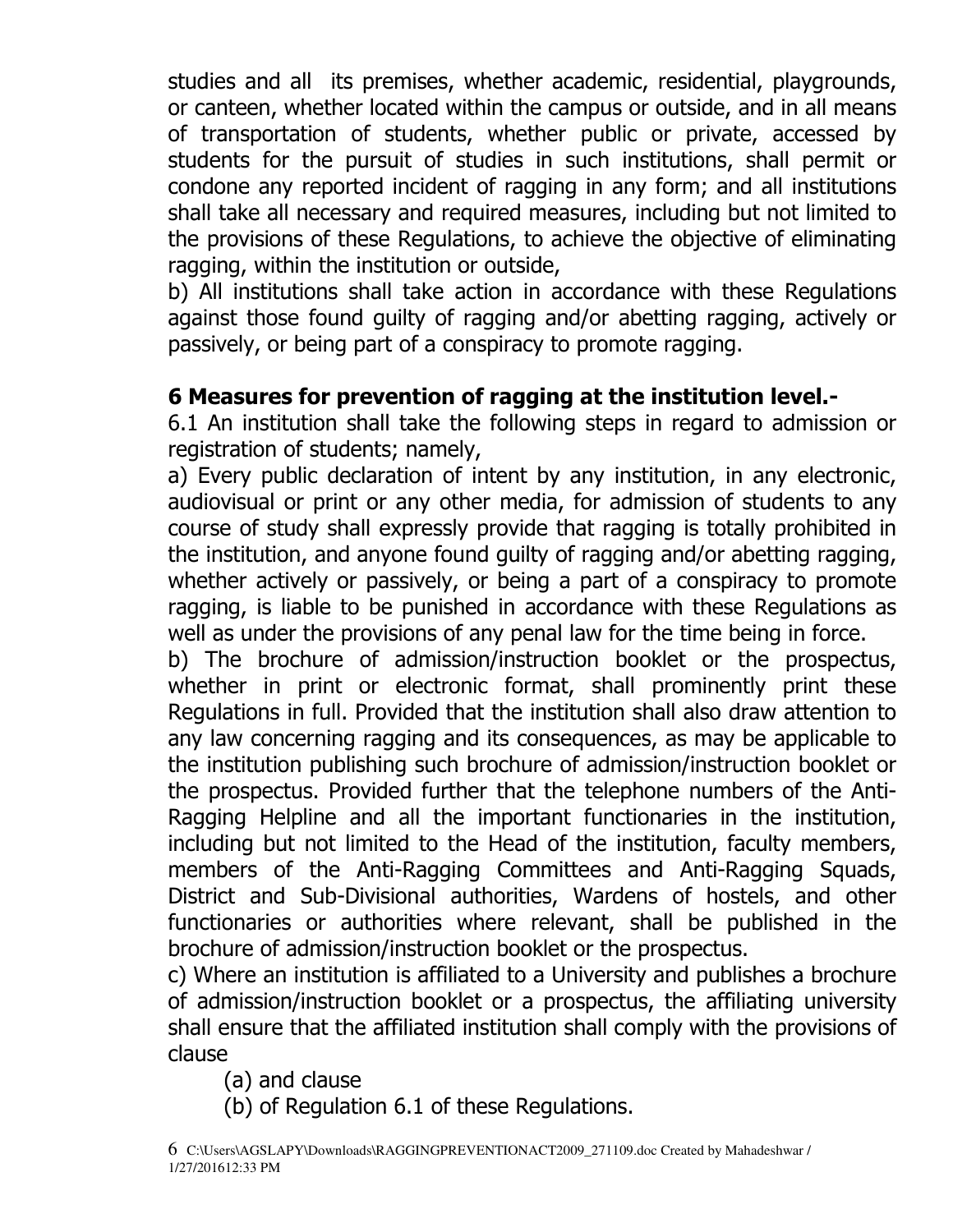- d) The application form for admission, enrolment or registration shall contain an affidavit, mandatorily in English and in Hindi and/or in one of the regional languages known to the applicant, as provided in the English language in Annexure I to these Regulations, to be filled up and signed by the applicant to the effect that he/she has read and understood the provisions of these Regulations as well as the provisions of any other law for the time being in force, and is aware of the prohibition of ragging and the punishments prescribed, both under penal laws as well as under these Regulations and also affirm to the effect that he/she has not been expelled and/or debarred by any institution and further aver that he/she would not indulge, actively or passively, in the act or abet the act of ragging and if found guilty of ragging and/or abetting ragging, is liable to be proceeded against under these Regulations or under any penal law or any other law for the time being in force and such action would include but is not limited to debarment or expulsion of such student.
- e) The application form for admission, enrolment or registration shall contain an affidavit, mandatorily in English and in Hindi and/or in one of the regional languages known to the parents/guardians of the applicant, as provided in the English language in Annexure I to these Regulations, to be filled up and signed by the parents/guardians of the applicant to the effect that he/she has read and understood the provisions of these Regulations as well as the provisions of any other law for the time being in force, and is aware of the prohibition of ragging and the punishments prescribed, both under penal laws as well as under these Regulations and also affirm to the effect that his/her ward has not been expelled and/or debarred by any institution and further aver that his/her ward would not indulge, actively or passively, in the act or abet the act of ragging and if found guilty of ragging and/or abetting ragging, his/her ward is liable to be proceeded against under these Regulations or under any penal law or any other law for the time being in force and such action would include but is not limited to debarment or expulsion of his/her ward.
- f) The application for admission shall be accompanied by a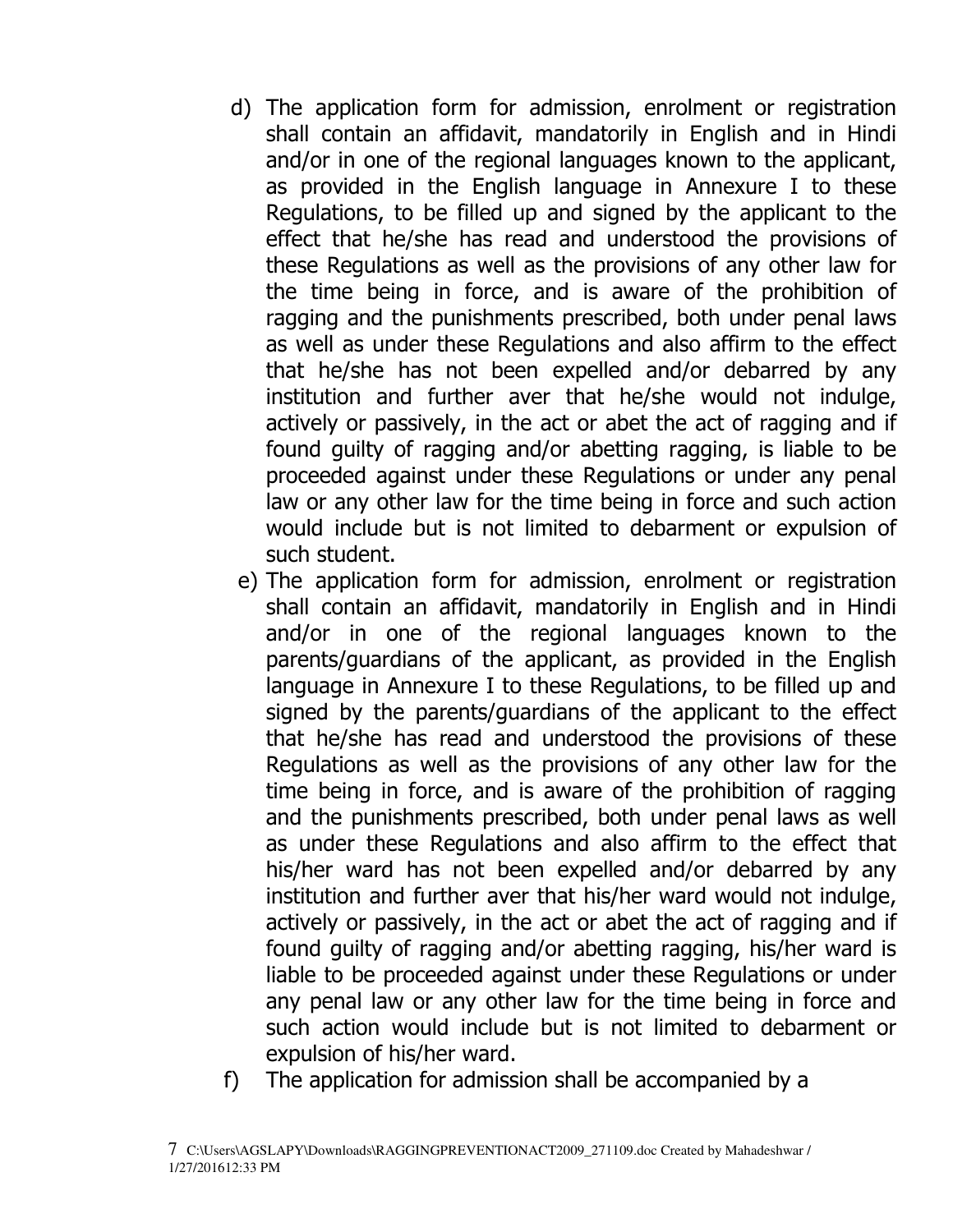document in the form of, or annexed to, the School Leaving Certificate/Transfer Certificate/Migration Certificate/Character Certificate reporting on the inter-personal/social behavioural pattern of the applicant, to be issued by the school or institution last attended by the applicant, so that the institution can thereafter keep watch on the applicant, if admitted, whose behaviour has been commented in such document.

- g) A student seeking admission to a hostel forming part of the institution, or seeking to reside in any temporary premises not forming part of the institution, including a private commercially managed lodge or hostel, shall have to submit additional affidavits countersigned by his/her parents/guardians in the form prescribed in Annexure I and Annexure II to these Regulations respectively along with his/her application.
- h) Before the commencement of the academic session in any institution, the Head of the Institution shall convene and address a meeting of various functionaries/agencies, such as Hostel Wardens, representatives of students, parents/ guardians, faculty, district administration including the police, to discuss the measures to be taken to prevent ragging in the institution and steps to be taken to identify those indulging in or abetting ragging and punish them.
- i) The institution shall, to make the community at large and the students in particular aware of the dehumanizing effect of ragging, and the approach of the institution towards those indulging in ragging, prominently display posters depicting the provisions of penal law applicable to incidents of ragging, and the provisions of these Regulations and also any other law for the time being in force, and the punishments thereof, shall be prominently displayed on Notice Boards of all departments, hostels and other buildings as well as at places, where students normally gather and at places, known to be vulnerable to occurrences of ragging incidents.
- j) The institution shall request the media to give adequate publicity to the law prohibiting ragging and the negative aspects of ragging and the institution's resolve to ban ragging and punish those found guilty without fear or favour.
- k) The institution shall identify, properly illuminate and keep a close watch on all locations known to be vulnerable to occurrences of ragging incidents.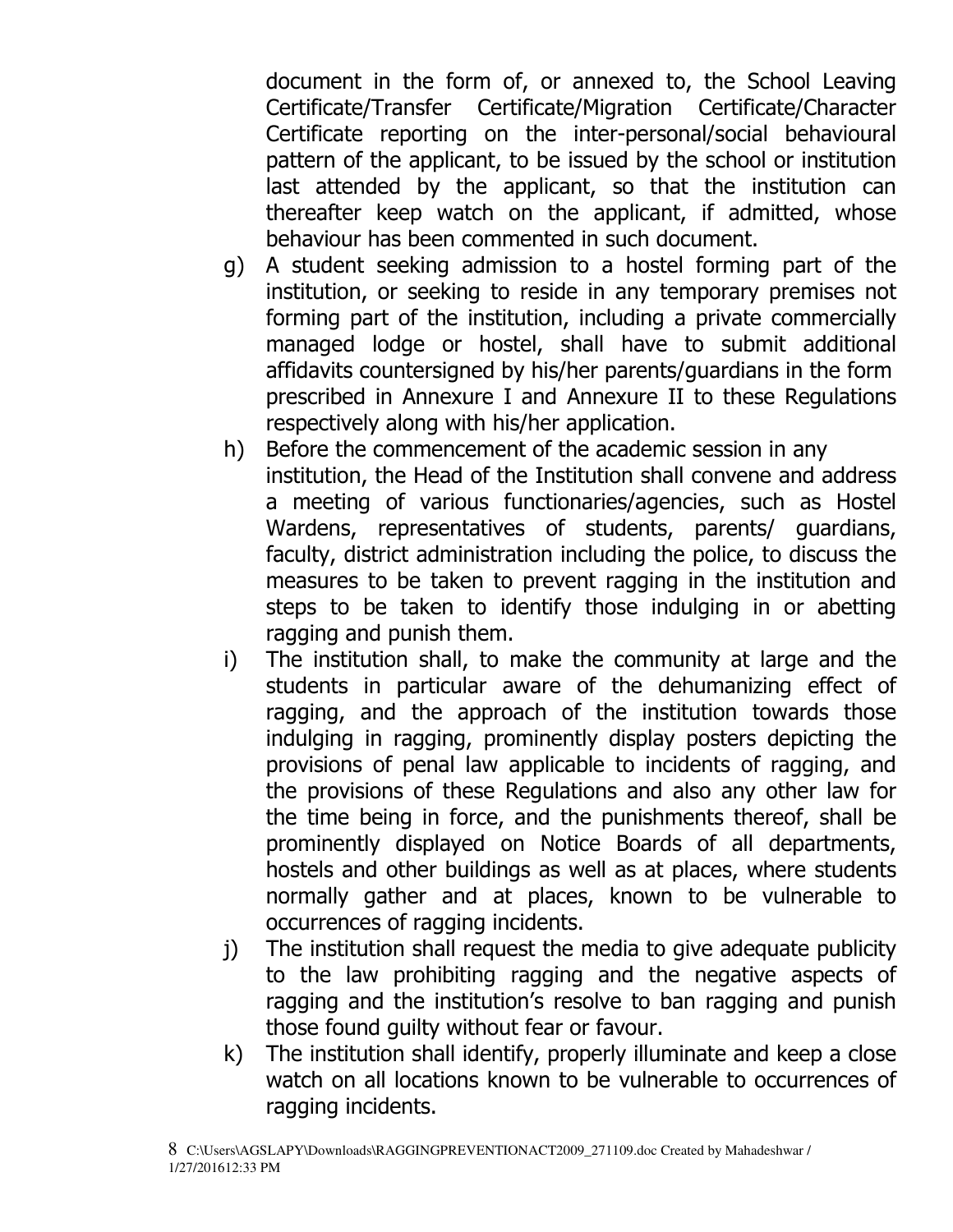- l) The institution shall tighten security in its premises, especially at vulnerable places and intense policing by Anti-Ragging Squad, referred to in these Regulations and volunteers, if any, shall be resorted to at such points at odd hours during the first few months of the academic session.
- m) The institution shall utilize the vacation period before the start of the new academic year to launch a publicity campaign against ragging through posters, leaflets and such other means, as may be desirable or required, to promote the objectives of these Regulations.
- n) The faculties/departments/units of the institution shall have induction arrangements, including those which anticipate, identify and plan to meet any special needs of any specific section of students, in place well in advance of the beginning of the academic year with an aim to promote the objectives of this Regulation.
- o) Every institution shall engage or seek the assistance of professional counsellors before the commencement of the academic session, to be available when required by the institution, for the purposes of offering counselling to freshers and to other students after the commencement of the academic year.
- p) The head of the institution shall provide information to the local olice and local authorities, the details of every privately commercially managed hostels or lodges used for residential purposes by students enrolled in the institution and the head of the institution shall also ensure that the Anti-Ragging Squad shall ensure vigil in such locations to prevent the occurrence of ragging therein.

6.2 An institution shall, on admission or enrolment or registration of students, take the following steps, namely;

 a) Every fresh student admitted to the institution shall be given a printed leaflet detailing to whom he/she has to turn to for help and guidance for various purposes including addresses and telephone numbers, so as to enable the student to contact the concerned person at any time, if and when required, of the Anti-Ragging Helpline referred to in these Regulations, Wardens,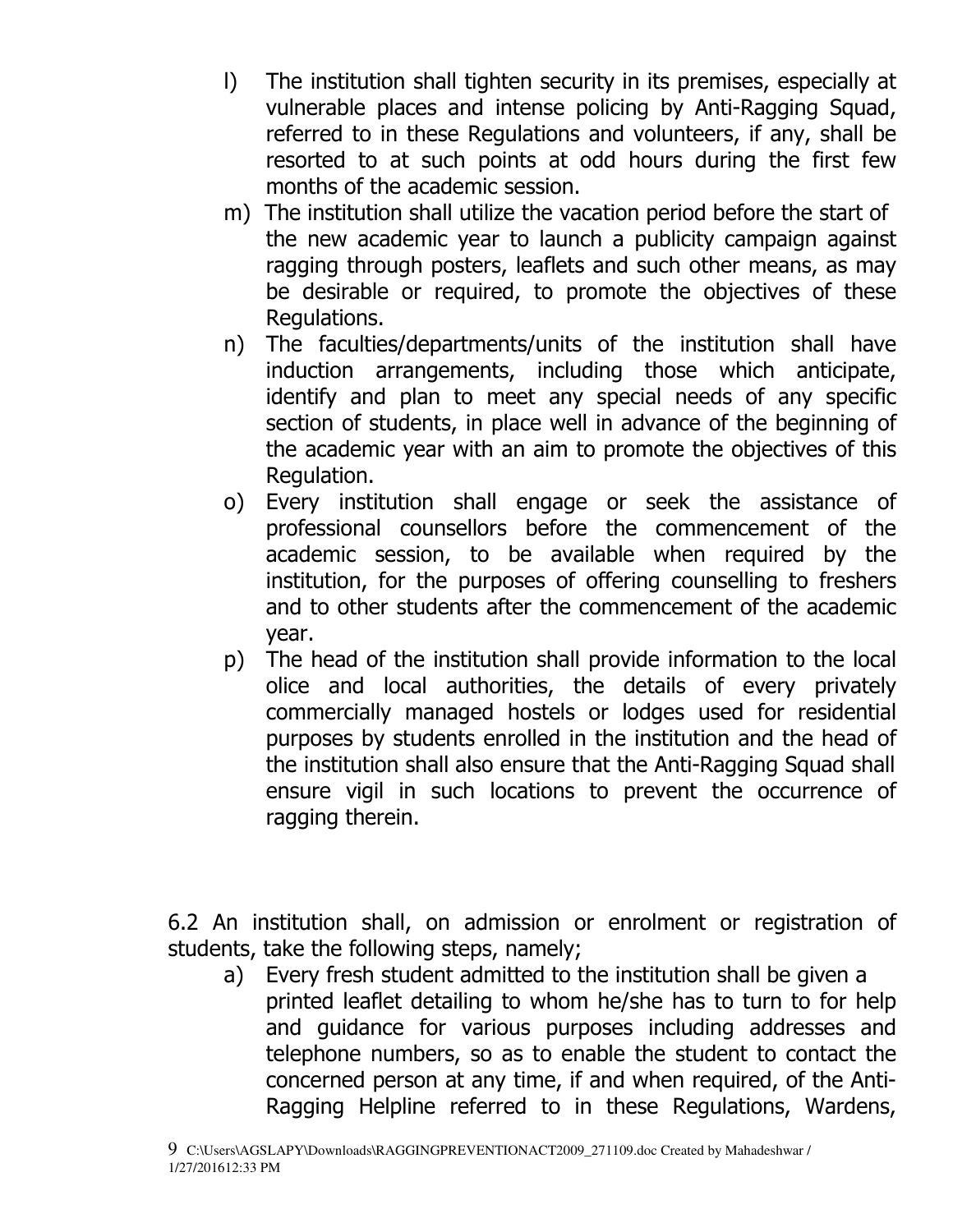Head of the institution, all members of the anti-ragging squads and committees, relevant district and police authorities.

- b) The institution, through the leaflet specified in clause (a) of Regulation 6.2 of these Regulations shall explain to the freshers, the arrangements made for their induction and orientation which promote efficient and effective means of integrating them fully as students with those already admitted o the institution in earlier years.
- c) The leaflet specified in clause (a) of Regulation 6.2 of these Regulations shall inform the freshers about their rights as bona fide students of the institution and clearly instructing them that they should desist from doing anything, with or against their will, even if ordered to by the seniors students, and that any attempt of ragging shall be promptly reported to the Anti-ragging Squad or to the Warden or to the Head of the institution, as the case may be.
- d) The leaflet specified in clause (a) of Regulation 6.2 of these Regulations shall contain a calendar of events and activities laid down by the institution to facilitate and complement familiarization of freshers with the academic environment of the institution.
- e) The institution shall, on the arrival of senior students after the first week or after the second week, as the case may be, schedule orientation programmes as follows, namely;
	- (i) joint sensitization programme and counselling of both freshers and senior students by a professional counsellor, referred to in clause (o) of Regulation 6.1 of these Regulations;
	- (ii) joint orientation programme of freshers and seniors to be addressed by the Head of the institution and the anti -ragging committee;
	- (iii) organization on a large scale of cultural, sports and other activities to provide a platform for the freshers and seniors to interact in the presence of faculty members ;
	- (iv) in the hostel, the warden should address all students; and may request two junior colleagues from the college faculty to assist the warden by becoming resident tutors for a temporary duration.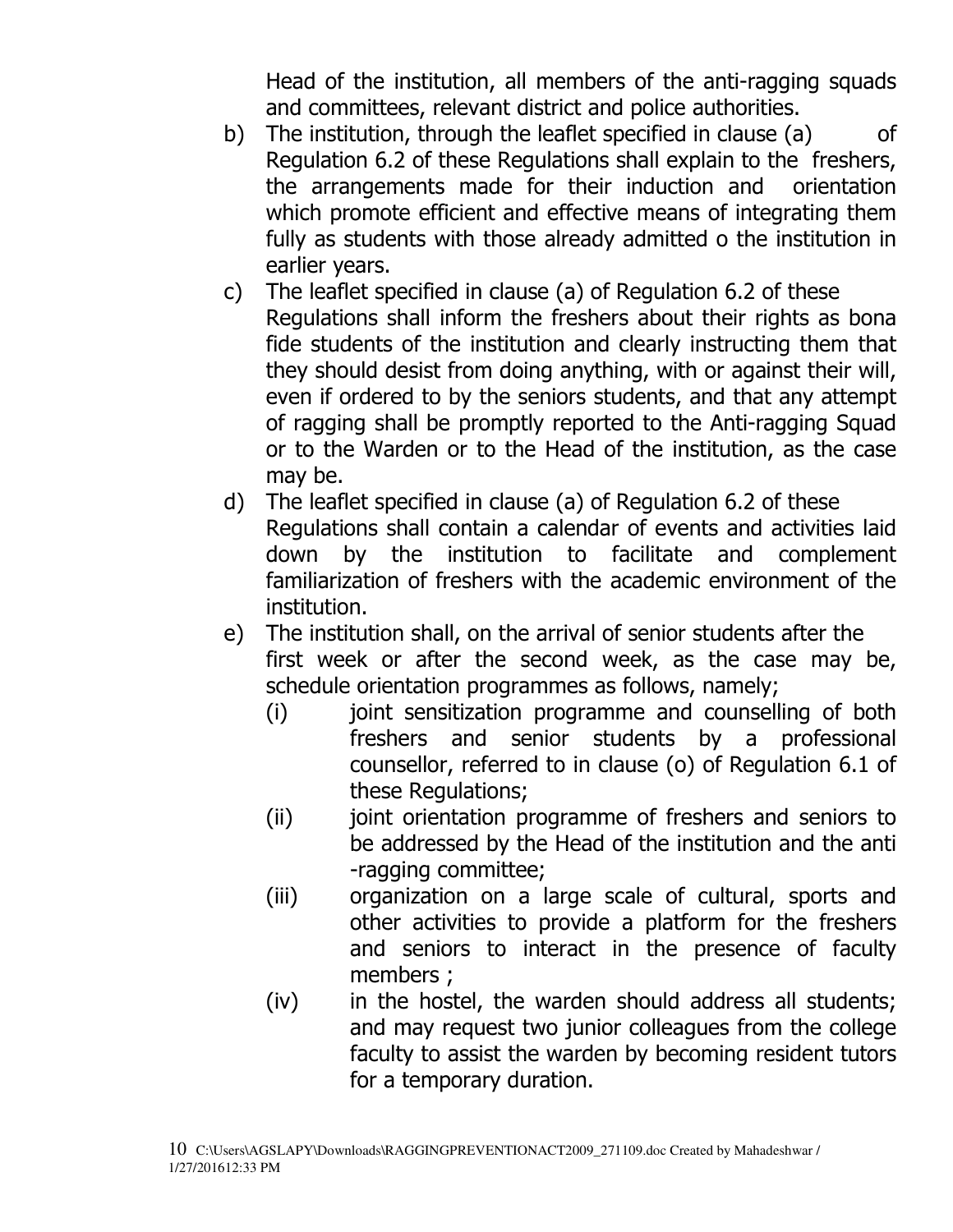- (v) as far as possible faculty members should dine with the hostel residents in their respective hostels to instil a feeling of confidence among the freshers.
- f) The institution shall set up appropriate committees, including the course-incharge, student advisor, Wardens and some senior students as its members, to actively monitor, promote and regulate healthy interaction between the freshers, junior students and senior students.
- g) Freshers or any other student(s), whether being victims, or witnesses, in any incident of ragging, shall be encouraged to report such occurrence, and the identity of such informants shall be protected and shall not be subject to any adverse consequence only for the reason for having reported such incidents.
- h) Each batch of freshers, on arrival at the institution, shall be divided into small groups and each such group shall be assigned to a member of the faculty, who shall interact individually with each member of the group every day for ascertaining the problems or difficulties, if any, faced by the fresher in the institution and shall extend necessary help to the fresher in overcoming the same.
- i) It shall be the responsibility of the member of the faculty assigned to the group of freshers, to coordinate with the Wardens of the hostels and to make surprise visits to the rooms in such hostels, where a member or members of the group are lodged; and such member of faculty shall maintain a diary of his/her interaction with the freshers under his/her charge.
- j) Freshers shall be lodged, as far as may be, in a separate hostel block, and where such facilities are not available, the institution shall ensure that access of seniors to accommodation allotted to freshers is strictly monitored by wardens, security guards and other staff of the institution.
- k) A round the clock vigil against ragging in the hostel premises, in order to prevent ragging in the hostels after the classes are over, shall be ensured by the institution.
- l) It shall be the responsibility of the parents/guardians of freshers to promptly bring any instance of ragging to the notice of the Head of the Institution.
- m) Every student studying in the institution and his/her parents/ guardians shall provide the specific affidavits required under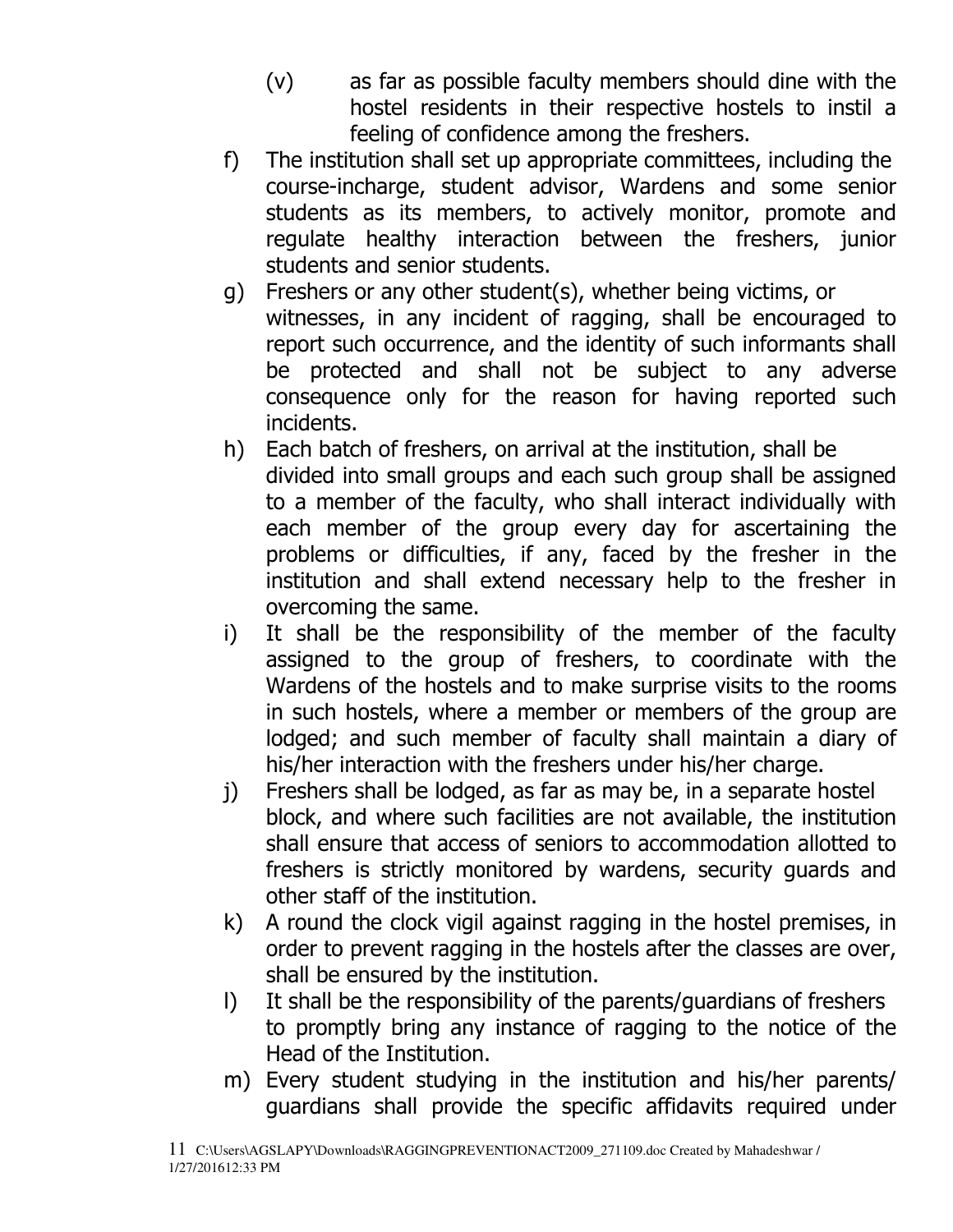clauses (d), (e) and (g) of Regulation 6.1 of these Regulations at the time of admission or registration, as the case may be, during each academic year.

- n) Every institution shall obtain the affidavit from every student as referred to above in clause (m) of Regulation 6.2 and maintain a proper record of the same and to ensure its safe upkeep thereof, including maintaining the copies of the affidavit in an electronic form, to be accessed easily when required either by the Commission or any of the Councils or by the institution or by the affiliating University or by any other person or organisation authorised to do so.
- o) Every student at the time of his/her registration shall inform the institution about his/her place of residence while pursuing the course of study, and in case the student has not decided his/her place of residence or intends to change the same, the details of his place of residence shall be provided immediately on deciding the same; and specifically in regard to a private commercially managed lodge or hostel where he/she has taken up residence.
- p) The Head of the institution shall, on the basis of the information provided by the student under clause (o) of Regulation 6.2, apportion sectors to be assigned to members of the faculty, so that such member of faculty can maintain vigil and report any incident of ragging outside the campus or en route while commuting to the institution using any means of transportation of students, whether public or private.
- q) The Head of the institution shall, at the end of each academic year, send a letter to the parents/guardians of the students who are completing their first year in the institution, informing them about these Regulations and any law for the time being in force prohibiting ragging and the punishments thereof as well as punishments prescribed under the penal laws, and appealing to them to impress upon their wards to desist from indulging in ragging on their return to the institution at the beginning of the academic session next.

#### 6.3 Every institution shall constitute the following bodies; namely,

a) Every institution shall constitute a Committee to be known as the Anti-Ragging Committee to be nominated and headed by the Head of the institution, and consisting of representatives of civil and police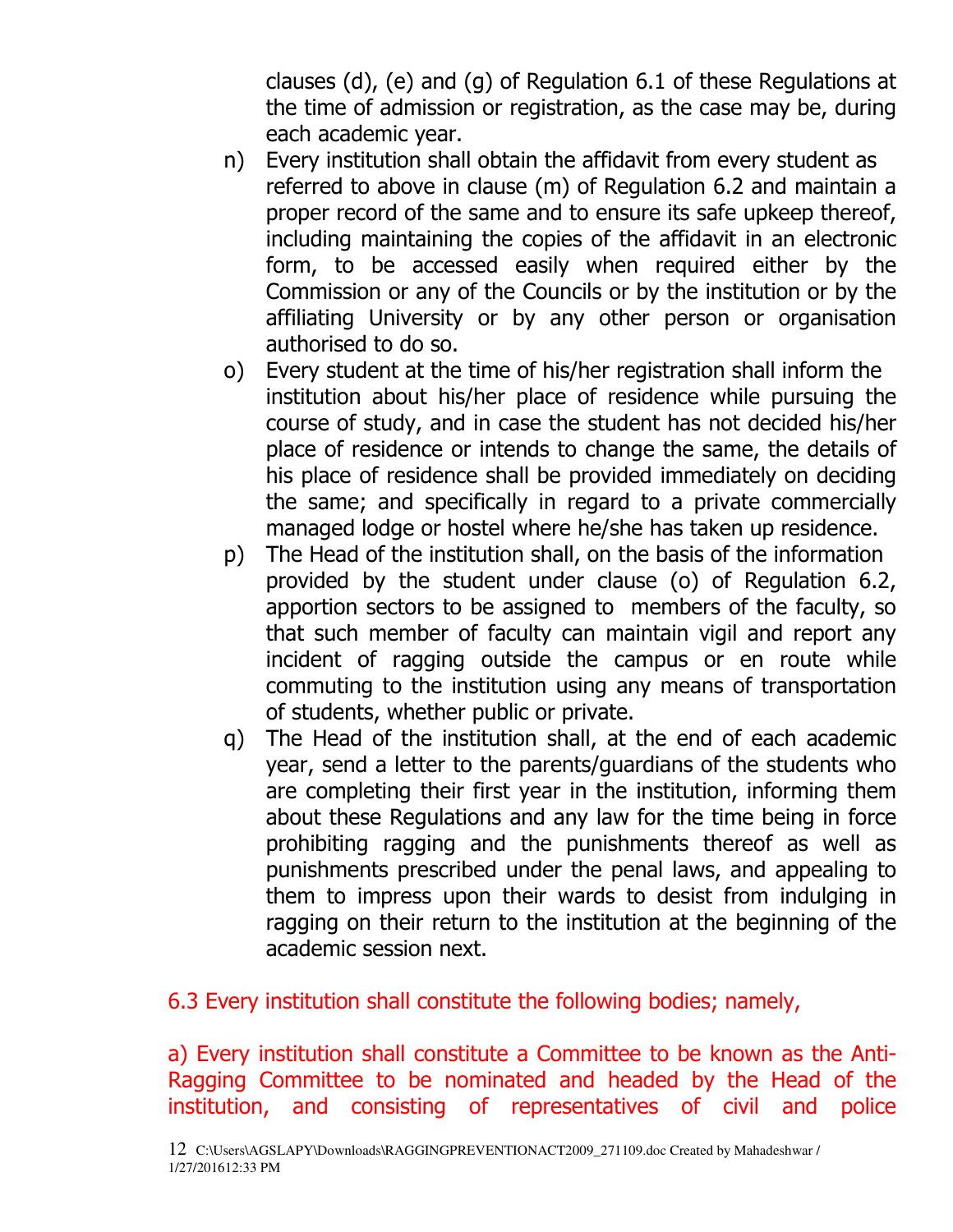administration, local media, Non Government Organizations involved in youth activities, representatives of faculty members, representatives of parents, representatives of students belonging to the freshers' category as well as senior students, non-teaching staff; and shall have a diverse mix of membership in terms of levels as well as gender.

b) It shall be the duty of the Anti-Ragging Committee to ensure compliance with the provisions of these Regulations as well as the provisions of any law for the time being in force concerning ragging; and also to monitor and oversee the performance of the Anti-Ragging Squad in prevention of ragging in the institution.

c) Every institution shall also constitute a smaller body to be known as the Anti-Ragging Squad to be nominated by the Head of the Institution with such representation as may be considered necessary for maintaining vigil, oversight and patrolling functions and shall remain mobile, alert and active at all times. Provided that the Anti-Ragging Squad shall have representation of various members of the campus community and shall have no outside representation.

d) It shall be the duty of the Anti-Ragging Squad to be called upon to make surprise raids on hostels, and other places vulnerable to incidents of, and having the potential of, ragging and shall be empowered to inspect such places.

e) It shall also be the duty of the Anti-Ragging Squad to conduct an onthe-spot enquiry into any incident of ragging referred to it by the Head of the institution or any member of the faculty or any member of the staff or any student or any parent or guardian or any employee of a service provider or by any other person, as the case may be; and the enquiry report along with recommendations shall be submitted to the Anti-Ragging Committee for action under clause (a) of Regulation 9.1. Provided that the Anti-Ragging Squad shall conduct such enquiry observing a fair and transparent procedure and the principles of natural justice and after giving adequate opportunity to the student or students accused of ragging and other witnesses to place before it the facts, documents and views concerning the incident of ragging, and considering such other relevant information as may be required.

f) Every institution shall, at the end of each academic year, in order to promote the objectives of these Regulations, constitute a Mentoring Cell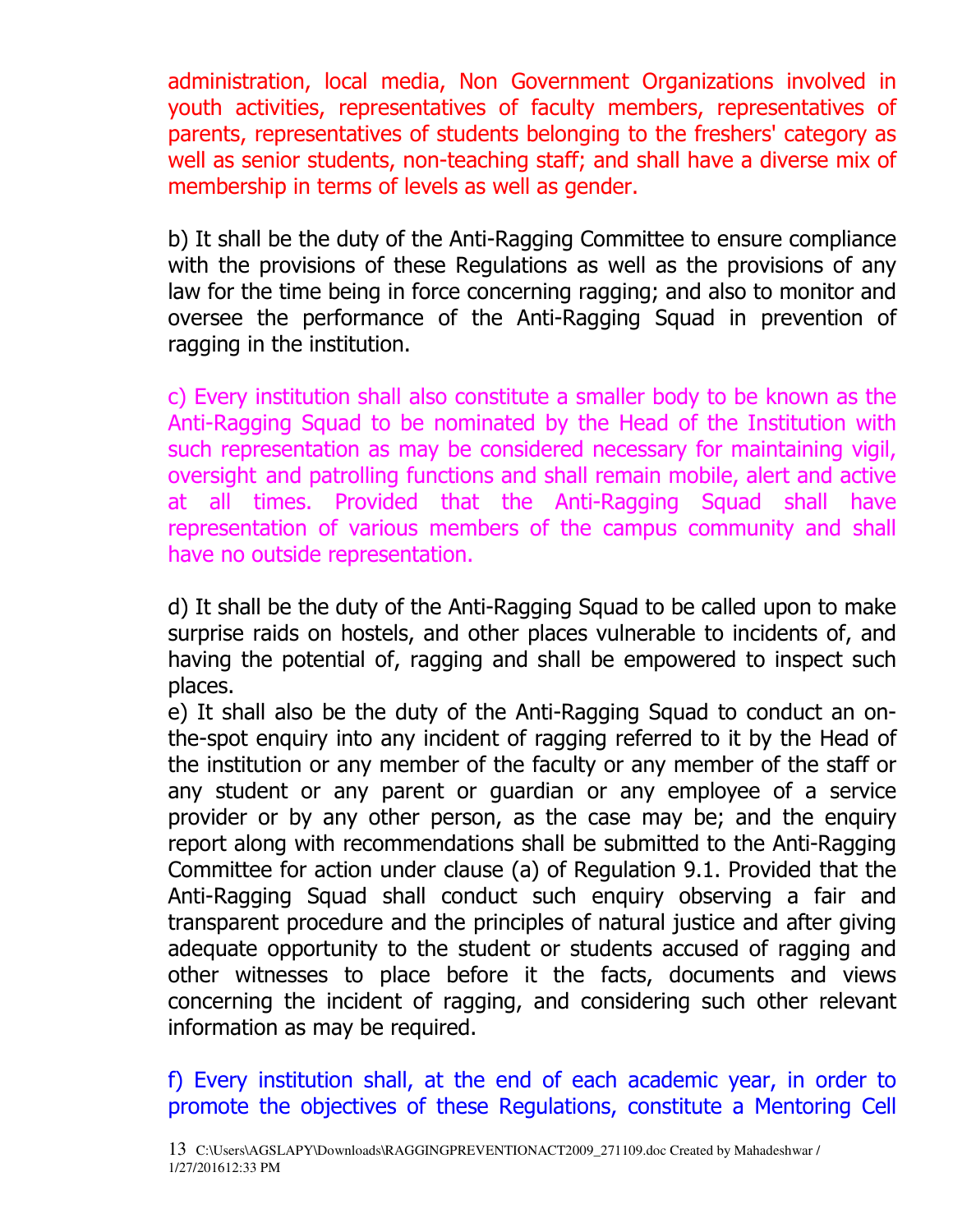consisting of students volunteering to be Mentors for freshers, in the succeeding academic year; and there shall be as many levels or tiers of Mentors as the number of batches in the institution, at the rate of one Mentor for six freshers and one Mentor of a higher level for six Mentors of the lower level.

g) Every University shall constitute a body to be known as Monitoring Cell on Ragging, which shall coordinate with the affiliated colleges and institutions under the domain of the University to achieve the objectives of these Regulations; and the Monitoring Cell shall call for reports from the Heads of institutions in regard to the activities of the Anti-Ragging Committees, Anti - Ragging Squads, and the Mentoring Cells at the institutions, and it shall also keep itself abreast of the decisions of the District level Anti-Ragging Committee headed by the District Magistrate.

h) The Monitoring Cell shall also review the efforts made by institutions to publicize anti-ragging measures, soliciting of affidavits from parents/guardians and from students, each academic year, to abstain from ragging activities or willingness to be penalized for violations; and shall function as the prime mover for initiating action on the part of the appropriate authorities of the university for amending the Statutes or Ordinances or Bye-laws to facilitate the implementation of anti ragging measures at the level of the institution.

# **6.4 Every institution shall take the following other measures, namely;**

a) Each hostel or a place where groups of students reside, forming part of the institution, shall have a full-time Warden, to be appointed by the institution as per the eligibility criteria laid down for the post reflecting both the command and control aspects of maintaining discipline and preventing incidents of ragging within the hostel, as well as the softer skills of counselling and communicating with the youth outside the class-room situation; and who shall reside within the hostel, or at the very least, in the close vicinity thereof.

b) The Warden shall be accessible at all hours and be available on telephone and other modes of communication, and for the purpose the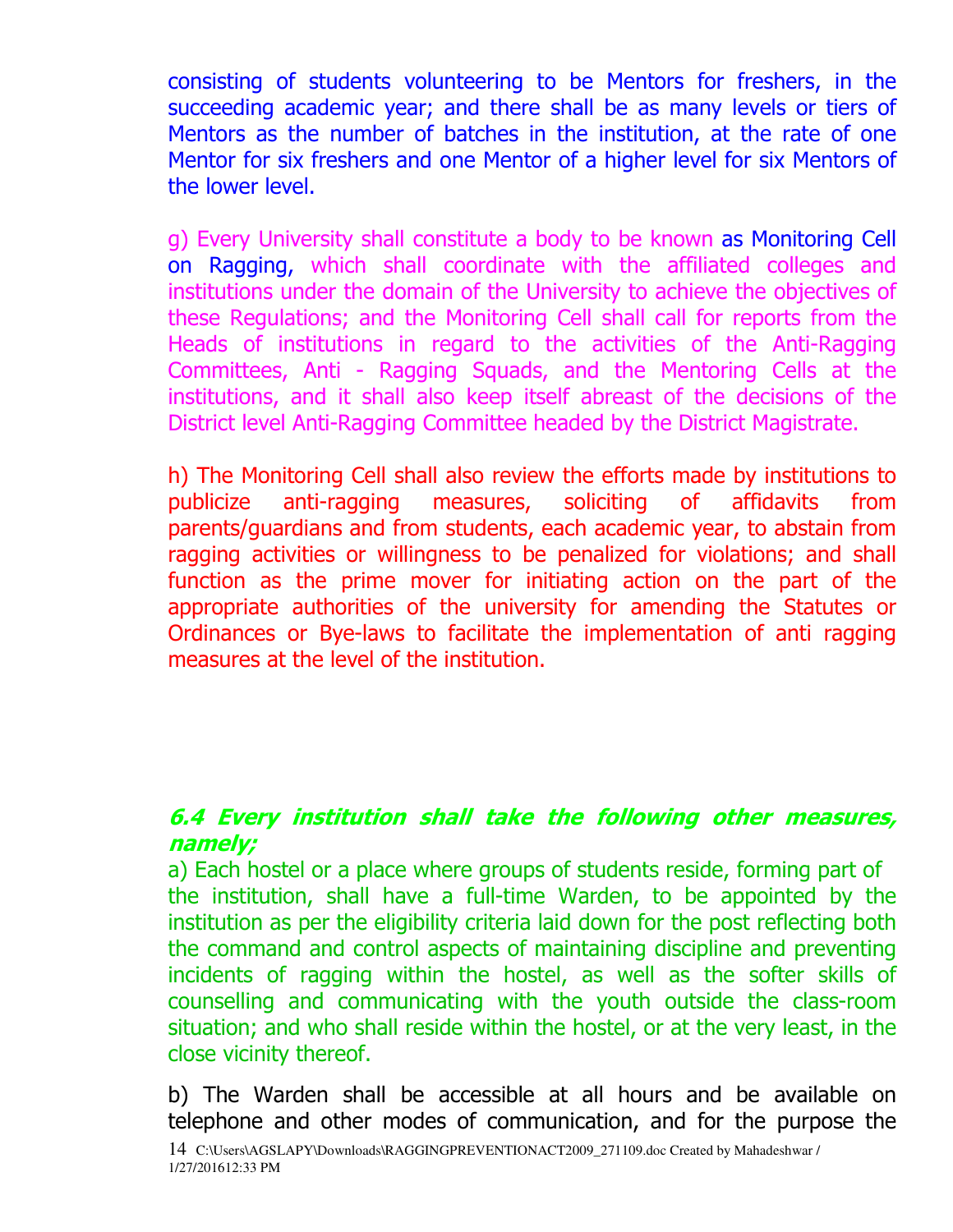Warden shall be provided with a mobile phone by the institution, the number of which shall be publicised among all students residing in the hostel.

c) The institution shall review and suitably enhance the powers of Wardens; and the security personnel posted in hostels shall be under the direct control of the Warden and their performance shall be assessed by them.

d) The professional counsellors referred to under clause (o) of Regulation 6.1 of these Regulations shall, at the time of admission, counsel freshers and/or any other student(s) desiring counselling, in order to prepare them for the life ahead, particularly in regard to the life in hostels and to the extent possible, also involve parents and teachers in the counselling sessions.

e) The institution shall undertake measures for extensive publicity against ragging by means of audio-visual aids, counselling sessions, workshops, painting and design competitions among students and such other measures, as it may deem fit.

f) In order to enable a student or any person to communicate with the Anti-Ragging Helpline, every institution shall permit unrestricted access to mobile phones and public phones in hostels and campuses, other than in class-rooms, seminar halls, library, and in such other places that the institution may deem it necessary to restrict the use of phones.

g) The faculty of the institution and its non-teaching staff, which includes but is not limited to the administrative staff, contract employees, security guards and employees of service providers providing services within the institution, shall be sensitized towards the ills of ragging, its prevention and the consequences thereof.

h) The institution shall obtain an undertaking from every employee of the institution including all teaching and non-teaching members of staff, contract labour employed in the premises either for running canteen or as watch and ward staff or for cleaning or maintenance of the buildings/lawns and employees of service providers providing services within the institution, that he/she would report promptly any case of ragging which comes to his/her notice.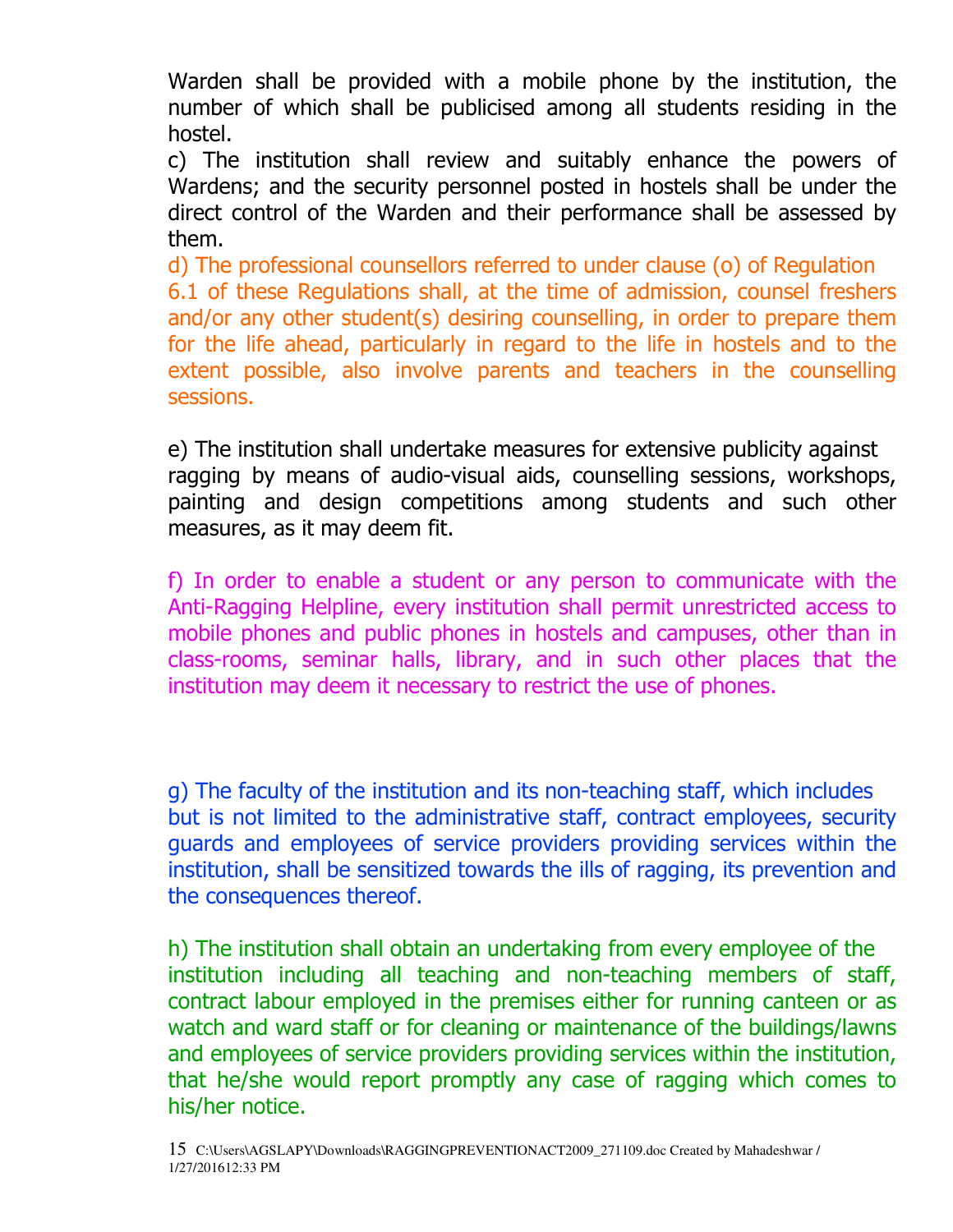i) The institution shall make a provision in the service rules of its employees for issuing certificates of appreciation to such members of the staff who report incidents of ragging, which will form part of their service record.

j) The institution shall give necessary instructions to the employees of the canteens and messing, whether that of the institution or that of a service provider providing this service, or their employers, as the case may be, to keep a strict vigil in the area of their work and to report the incidents of ragging to the Head of the institution or members of the Anti-Ragging Squad or members of the Anti-Ragging Committee or the Wardens, as may be required.

k) All Universities awarding a degree in education at any level, shall be required to ensure that institutions imparting instruction in such courses or conducting training programme for teachers include inputs relating to anti ragging and the appreciation of the relevant human rights, as well as inputs on topics regarding sensitization against corporal punishments and checking of bullying amongst students, so that every teacher is equipped to handle at least the rudiments of the counselling approach.

l) Discreet random surveys shall be conducted amongst the freshers every fortnight during the first three months of the academic year to verify and crosscheck whether the institution is indeed free of ragging or not and for the purpose the institution may design its own methodology of conducting such surveys.

m) The institution shall cause to have an entry, apart from those relating to general conduct and behaviour, made in the Migration/Transfer Certificate issued to the student while leaving the institution, as to whether the student has been punished for committing or abetting an act of ragging, as also whether the student has displayed persistent violent or aggressive behaviour or any inclination to harm others, during his course of study in the institution.

n) Notwithstanding anything contained in these Regulations with regard to obligations and responsibilities pertaining to the authorities or members of bodies prescribed above, it shall be the general collective responsibility of all levels and sections of authorities or functionaries including members of the faculty and employees of the institution, whether regular or temporary,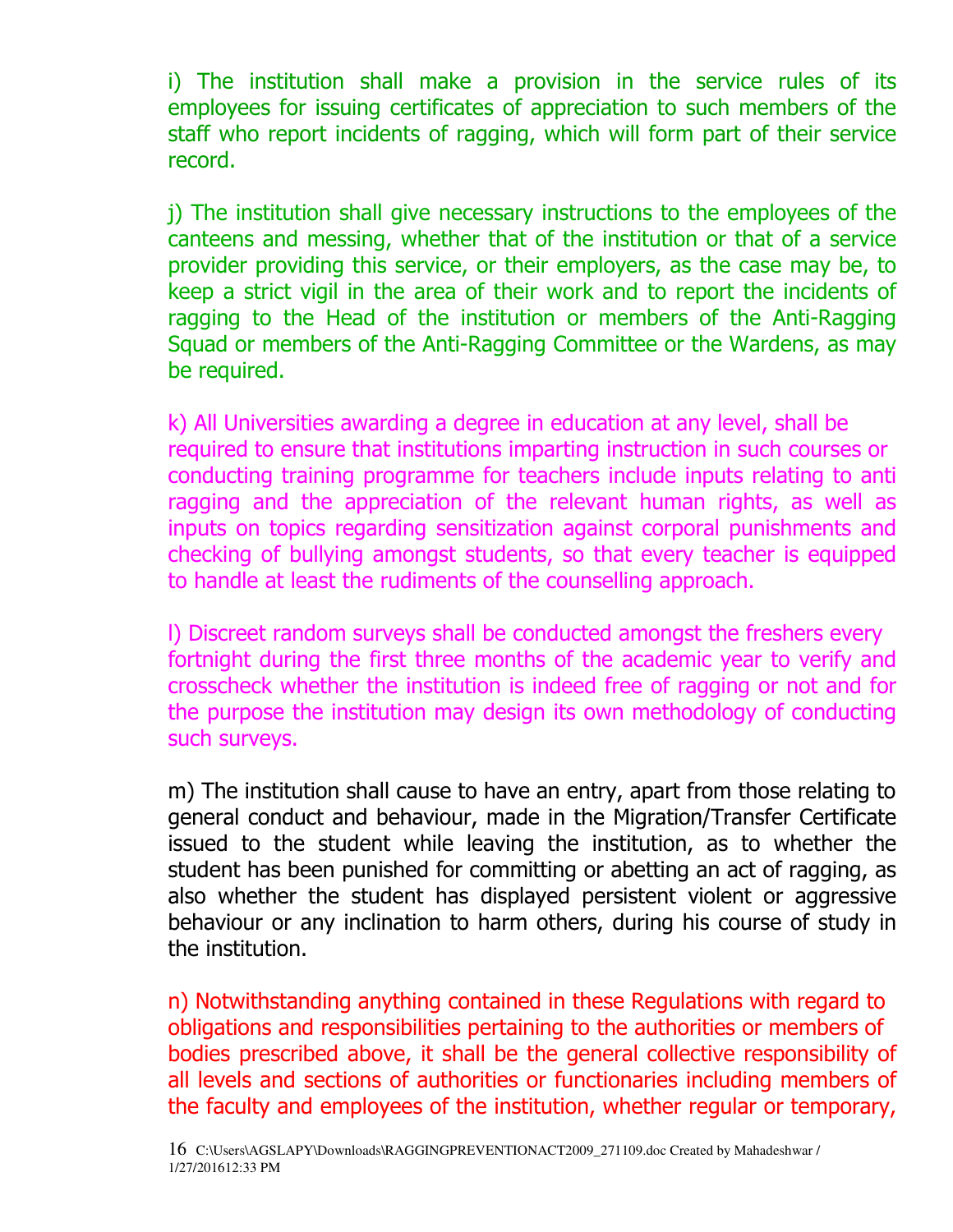and employees of service providers providing service within the institution, to prevent or to act promptly against the occurrence of ragging or any incident of ragging which comes to their notice.

o) The Heads of institutions affiliated to a University or a constituent of the University, as the case may be, shall, during the first three months of an academic year, submit a weekly report on the status of compliance with Anti-Ragging measures under these Regulations, and a monthly report on such status thereafter, to the Vice-Chancellor of the University to which the institution is affiliated to or recognized by.

p) The Vice Chancellor of each University, shall submit fortnightly reports of the University, including those of the Monitoring Cell on Ragging in case of an affiliating university, to the State Level Monitoring Cell.

# **7. Action to be taken by the Head of the institution.-**

On receipt of the recommendation of the Anti Ragging Squad or on receipt of any information concerning any reported incident of ragging, the Head of institution shall immediately determine if a case under the penal laws is made out and if so, either on his own or through a member of the Anti-Ragging Committee authorised by him in this behalf, proceed to file a First Information Report (FIR), within twenty four hours of receipt of such information or recommendation, with the police and local authorities, under the appropriate penal provisions relating to one or more of the following, namely;

# **7. Action to be taken by the Head of the institution.- (contd..)**

- i. Abetment to ragging;
- ii. Criminal conspiracy to rag;
- iii. Unlawful assembly and rioting while ragging;
- iv. Public nuisance created during ragging;
- v. Violation of decency and morals through ragging;
- vi. Injury to body, causing hurt or grievous hurt;
- vii. Wrongful restraint;
- viii. Wrongful confinement;
- ix. Use of criminal force;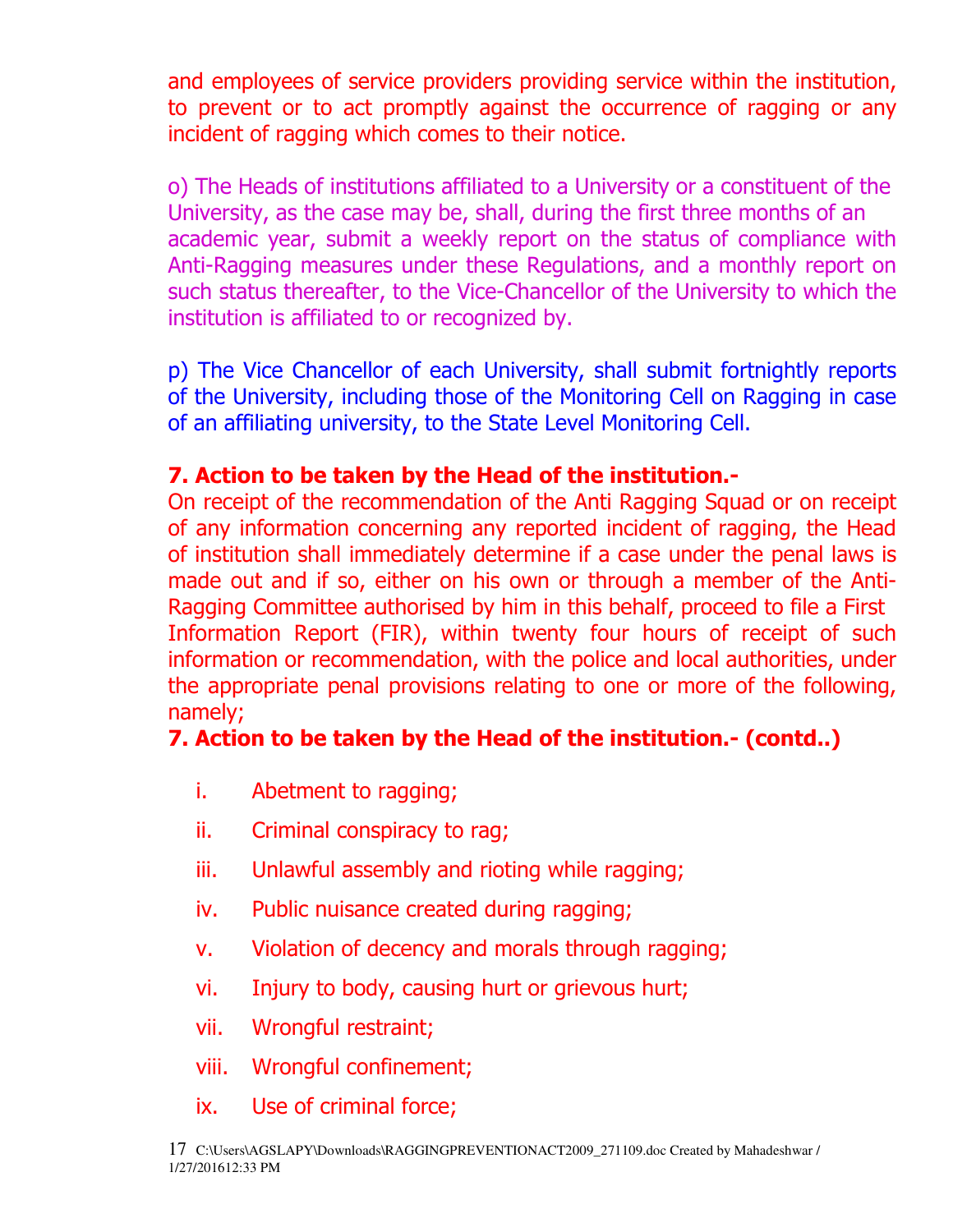- x. Assault as well as sexual offences or unnatural offences;
- xi. Extortion;
- xii. Criminal trespass;
- xiii. Offences against property;
- xiv. Criminal intimidation;
- xv. Attempts to commit any or all of the above mentioned offences against the victim(s);
- xvi. Threat to commit any or all of the above mentioned offences against the victim(s);
- xvii. Physical or psychological humiliation;

xviii. All other offences following from the definition of "Ragging".

Provided that the Head of the institution shall forthwith report the occurrence of the incident of ragging to the District Level Anti-Ragging Committee and the Nodal officer of the affiliating University, if the institution is an affiliated institution.

Provided further that the institution shall also continue with its own enquiry initiated under clause 9 of these Regulations and other measures without waiting for action on the part of the police/local authorities and such remedial action shall be initiated and completed immediately and in no case later than a period of seven days of the reported occurrence of the incident of ragging.

# **8. Duties and Responsibilities of the Commission and the Councils.-**

8.1 The Commission shall, with regard to providing facilitating communication of information regarding incidents of ragging in any institution, take the following steps, namely;

a) The Commission shall establish, fund and operate, a toll-free Anti-Ragging Helpline, operational round the clock, which could be accessed by students in distress owing to ragging related incidents.

b) Any distress message received at the Anti-Ragging Helpline shall be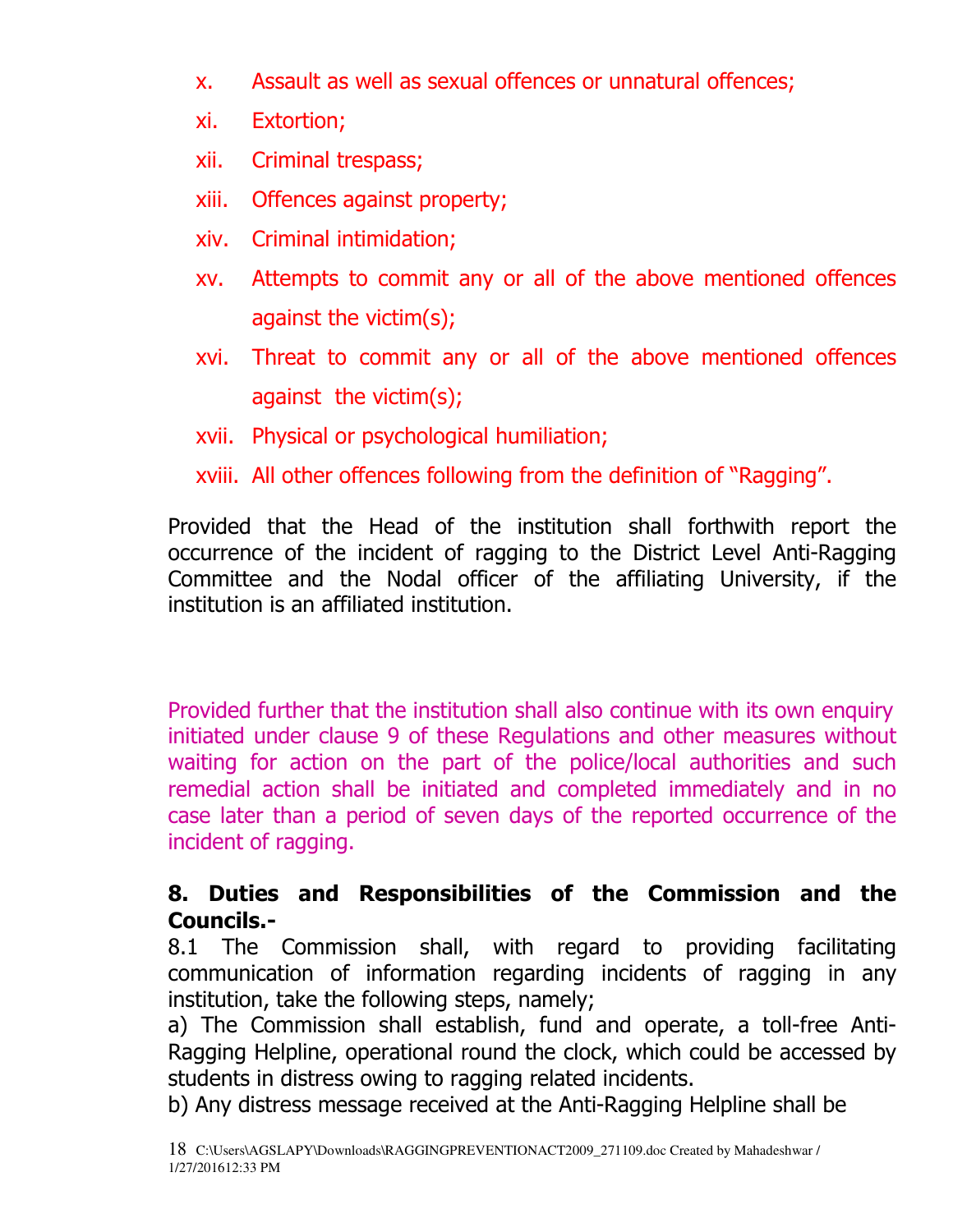simultaneously relayed to the Head of the Institution, the Warden of the Hostels, the Nodal Officer of the affiliating University, if the incident reported has taken place in an institution affiliated to a University, the concerned District authorities and if so required, the District Magistrate, and the Superintendent of Police, and shall also be web enabled so as to be in the public domain simultaneously for the media and citizens to access it.

c) The Head of the institution shall be obliged to act immediately in response to the information received from the Anti-Ragging Helpline as at sub-clause (b) of this clause.

d) The telephone numbers of the Anti-Ragging Helpline and all the important functionaries in every institution, Heads of institutions, faculty members, members of the anti-ragging committees and anti ragging squads, district and sub-divisional authorities and state authorities, Wardens of hostels, and other functionaries or authorities where relevant, shall be widely disseminated for access or to seek help in emergencies.

e) The Commission shall maintain an appropriate data base to be created out of affidavits, affirmed by each student and his/her parents/guardians and stored electronically by the institution, either on its or through an agency to be designated by it; and such database shall also function as a record of ragging complaints received, and the status of the action taken thereon.

f) The Commission shall make available the database to a nongovernmental agency to be nominated by the Central Government, to build confidence in the public and also to provide information of non compliance with these Regulations to the Councils and to such bodies as may be authorised by the Commission or by the Central Government.

8.2 The Commission shall take the following regulatory steps, namely;

a) The Commission shall make it mandatory for the institutions to incorporate in their prospectus, the directions of the Central Government or the State Level Monitoring Committee with regard to prohibition and consequences of ragging, and that non-compliance with these Regulations and directions so provided, shall be considered as lowering of academic standards by the institution, therefore making it liable for appropriate action.

b) The Commission shall verify that the institutions strictly comply with the requirement of getting the affidavits from the students and their parents/guardians as envisaged under these Regulations.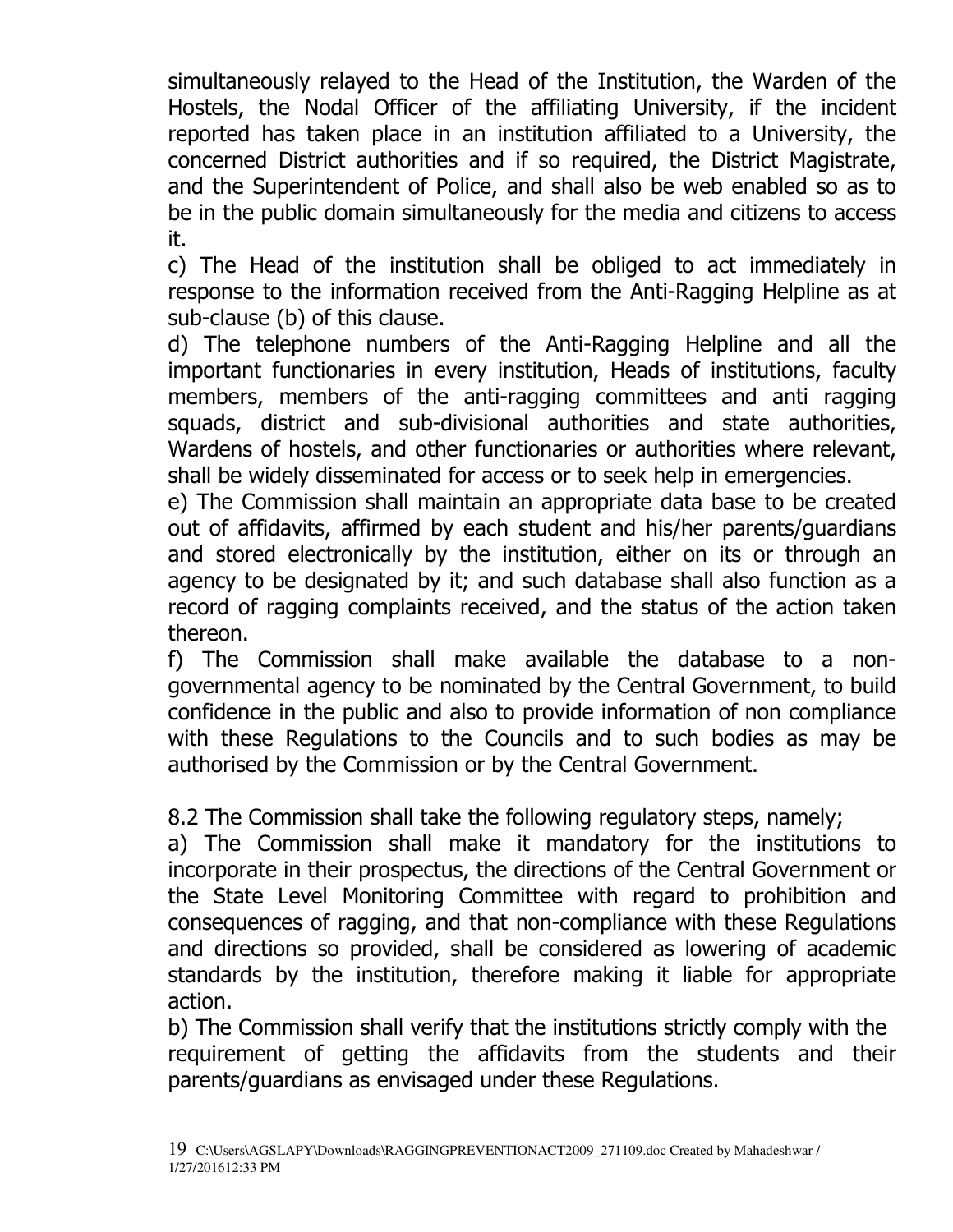c) The Commission shall include a specific condition in the Utilization Certificate, in respect of any financial assistance or grants-in-aid to any institution under any of the general or special schemes of the Commission, that the institution has complied with the anti-ragging measures.

d) Any incident of ragging in an institution shall adversely affect its accreditation, ranking or grading by NAAC or by any other authorised accreditation agencies while assessing the institution for accreditation, ranking or grading purposes.

e) The Commission may accord priority in financial grants-in-aid to those institutions, otherwise eligible to receive grants under section 12B of the Act, which report a blemishless record in terms of there being no reported incident of ragging.

f) The Commission shall constitute an Inter-Council Committee, consisting of representatives of the various Councils, the Non-Governmental agency responsible for monitoring the database maintained by the Commission under clause (g) of Regulation 8.1 and such other bodies in higher education, to coordinate and monitor the anti-ragging measures in institutions across the country and to make recommendations from time to time; and shall meet at least once in six months each year.

g) The Commission shall institute an Anti-Ragging Cell within the Commission as an institutional mechanism to provide secretarial support for collection of information and monitoring, and to coordinate with the State Level Monitoring Cell and University level Committees for effective implementation of anti-ragging measures, and the Cell shall also coordinate with the Non-Governmental agency responsible for monitoring the database maintained by the Commission appointed under clause (g) of Regulation 8.1.

# **9. Administrative action in the event of ragging.-**

9.1 The institution shall punish a student found guilty of ragging after following the procedure and in the manner prescribed herein under:

a) The Anti-Ragging Committee of the institution shall take an appropriate decision, in regard to punishment or otherwise, depending on the facts of each incident of ragging and nature and gravity of the incident of ragging established in the recommendations of the Anti-Ragging Squad.

b) The Anti-Ragging Committee may, depending on the nature and gravity of the guilt established by the Anti-Ragging Squad, award, to those found guilty, one or more of the following punishments, namely;

- i. Suspension from attending classes and academic privileges.
- ii. Withholding/ withdrawing scholarship/ fellowship and other benefits.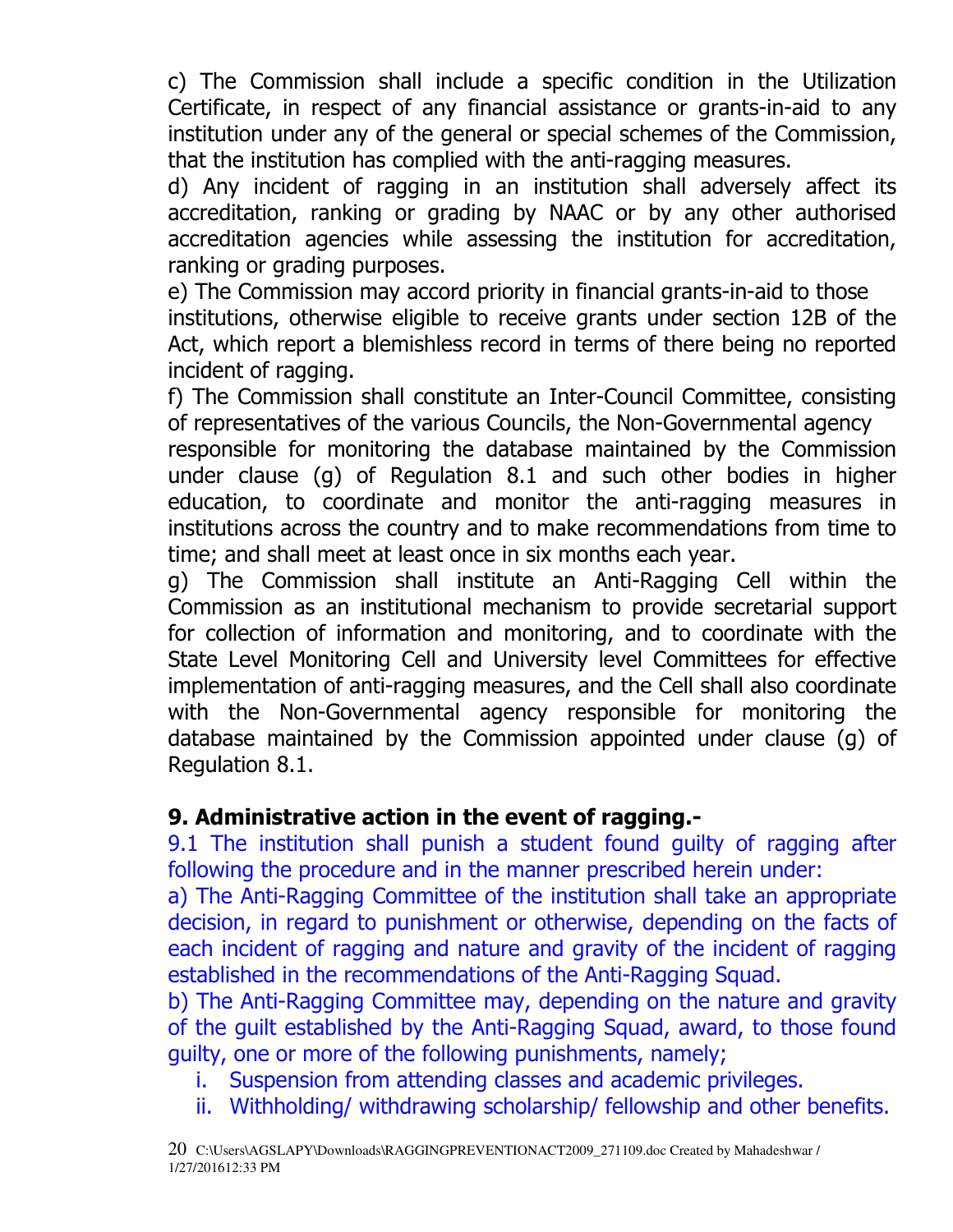- iii. Debarring from appearing in any test/ examination or other evaluation process.
- iv. Withholding results.
- v. Debarring from representing the institution in any regional, national or international meet, tournament, youth festival, etc.
- vi. Suspension/ expulsion from the hostel.
- vii. Cancellation of admission.
- viii.Rustication from the institution for period ranging from one to four semesters.
- ix. Expulsion from the institution and consequent debarring from admission to any other institution for a specified period. Provided that where the persons committing or abetting the act of ragging are not identified, the institution shall resort to collective punishment.

c) An appeal against the order of punishment by the Anti-Ragging Committee shall lie,

- i. in case of an order of an institution, affiliated to or constituent part, of a University, to the Vice-Chancellor of the University;
- ii. in case of an order of a University, to its Chancellor.
- iii. in case of an institution of national importance created by an Act of Parliament, to the Chairman or Chancellor of the institution, as the case may be.

9.2 Where an institution, being constituent of, affiliated to or recognized by a University, fails to comply with any of the provisions of these Regulations or fails to curb ragging effectively, such University may take any one or more of the following actions, namely;

- i. Withdrawal of affiliation/recognition or other privileges conferred.
- ii. Prohibiting such institution from presenting any student or students then undergoing any programme of study therein for the award of any degree/diploma of the University. Provided that where an institution is prohibited from presenting its student or students, the Commission shall make suitable arrangements for the other students so as to ensure that such students are able to pursue their academic studies.
- iii. Withholding grants allocated to it by the university, if any
- iv. Withholding any grants chanellised through the university to the institution.
- v. Any other appropriate penalty within the powers of the university.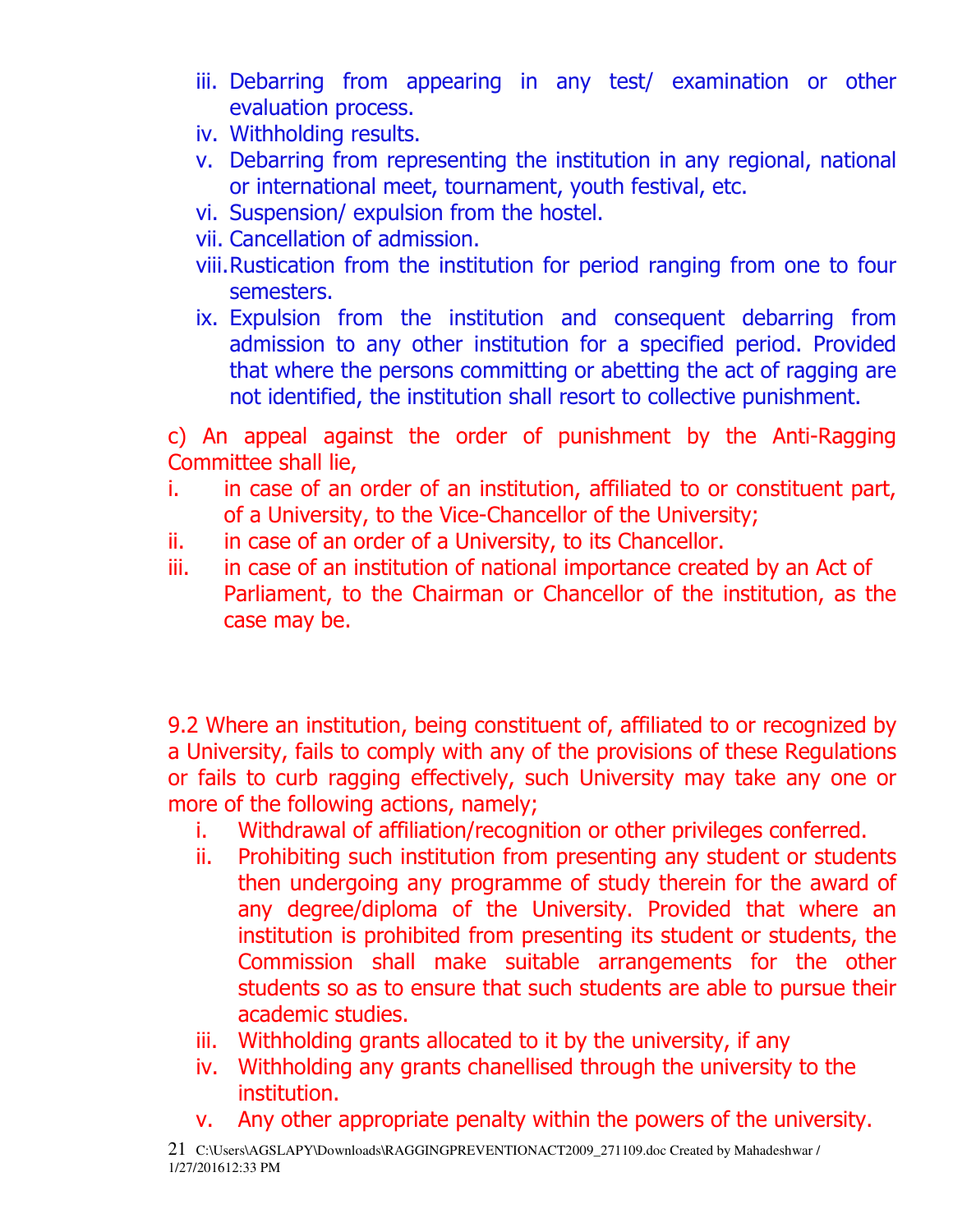9.3 Where in the opinion of the appointing authority, a lapse is attributable to any member of the faulty or staff of the institution, in the matter of reporting or taking prompt action to prevent an incident of ragging or who display an apathetic or insensitive attitude towards complaints of ragging, or who fail to take timely steps, whether required under these Regulations or otherwise, to prevent an incident or incidents of ragging, then such authority shall initiate departmental disciplinary action, in accordance with the prescribed procedure of the institution, against such member of the faulty or staff. Provided that where such lapse is attributable to the Head of the institution, the authority designated to appoint such Head shall take such departmental disciplinary action; and such action shall be without prejudice to any action that may be taken under the penal laws for abetment of ragging for failure to take timely steps in the prevention of ragging or punishing any student found guilty of ragging.

9.4 The Commission shall, in respect of any institution that fails to take adequate steps to prevent ragging or fails to act in accordance with these Regulations or fails to punish perpetrators or incidents of ragging suitably, take one of more of the following measures, namely;

i. Withdrawal of declaration of fitness to receive grants under section 12B of the Act.

ii. Withholding any grant allocated.

iii. Declaring the institution ineligible for consideration for any assistance

under any of the general or special assistance programmes of the Commission.

iv. Informing the general public, including potential candidates for admission, through a notice displayed prominently in the newspapers or other suitable media and posted on the website of the Commission, declaring that the institution does not possess the minimum academic standards.

v. Taking such other action within its powers as it may deem fit and impose such other penalties as may be provided in the Act for such duration of time as the institution complies with the provisions of these Regulations. Provided that the action taken under this clause by the Commission against any institution shall be shared with all Councils.

# **(Dr. R.K. Chauhan) Secretary**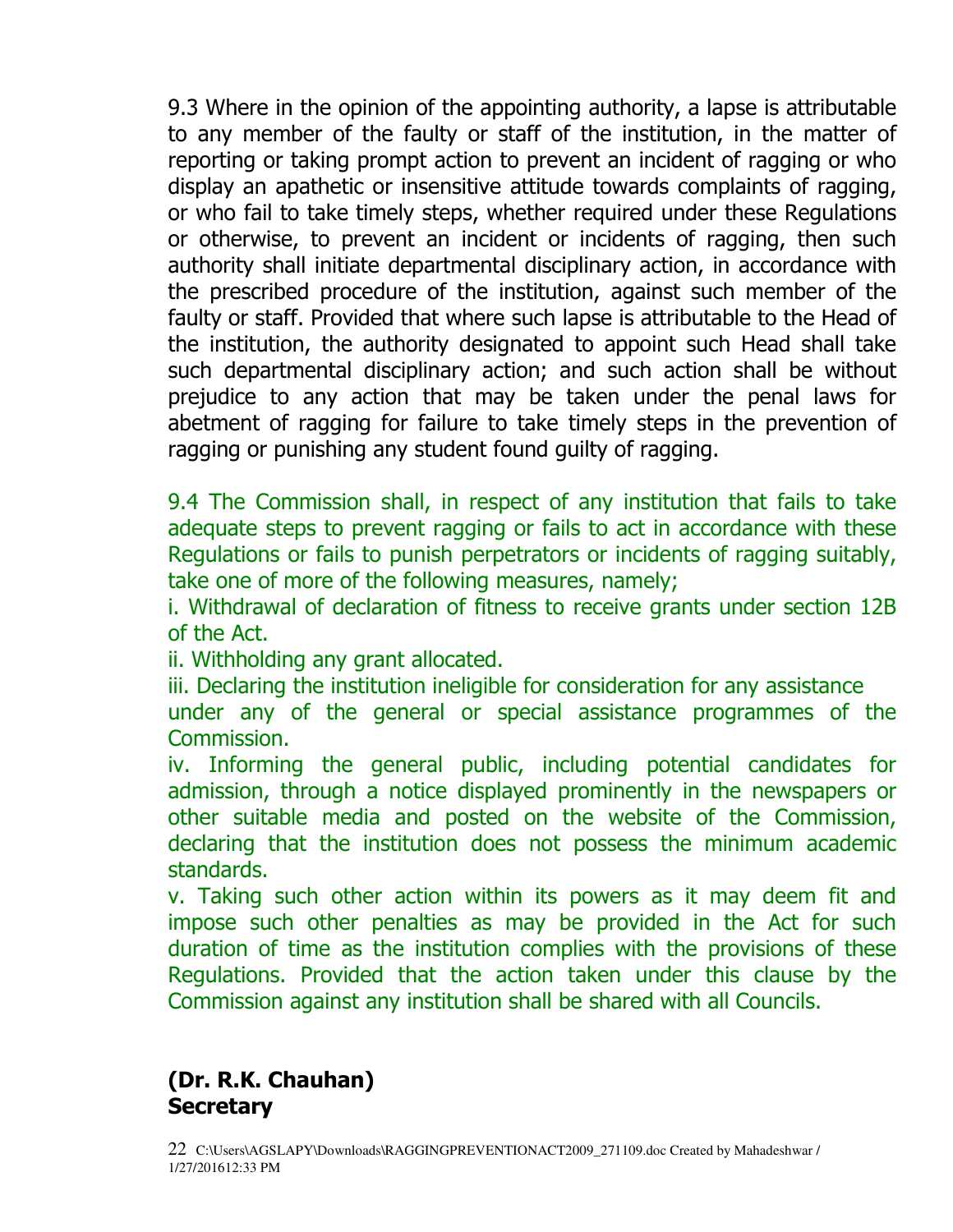#### **ANNEXURE I AFFIDAVIT BY THE STUDENT**

| ı,                                                                                 |                                            |     |     | (full name of student with |  |
|------------------------------------------------------------------------------------|--------------------------------------------|-----|-----|----------------------------|--|
| admission/registration/enrolment                                                   | number)                                    | S/O | d/o | Mr./Mrs./Ms.               |  |
|                                                                                    |                                            |     |     | having been admitted to    |  |
|                                                                                    | (name of the institution), have received a |     |     |                            |  |
| copy of the UGC Regulations on Curbing the Menace of Ragging in Higher Educational |                                            |     |     |                            |  |

Institutions, 2009, (hereinafter called the "Regulations") carefully read and fully understood the provisions contained in the said Regulations.

2) I have, in particular, perused clause 3 of the Regulations and am aware as to what constitutes ragging.

3) I have also, in particular, perused clause 7 and clause 9.1 of the Regulations and am fully aware of the penal and administrative action that is liable to be taken against me in case I am found guilty of or abetting ragging, actively or passively, or being part of a conspiracy to promote ragging.

4) I hereby solemnly aver and undertake that

a) I will not indulge in any behaviour or act that may be constituted as ragging under clause 3 of the Regulations.

b) I will not participate in or abet or propagate through any act of commission or omission that may be constituted as ragging under clause 3 of the Regulations.

23 C:\Users\AGSLAPY\Downloads\RAGGINGPREVENTIONACT2009\_271109.doc Created by Mahadeshwar / 1/27/201612:33 PM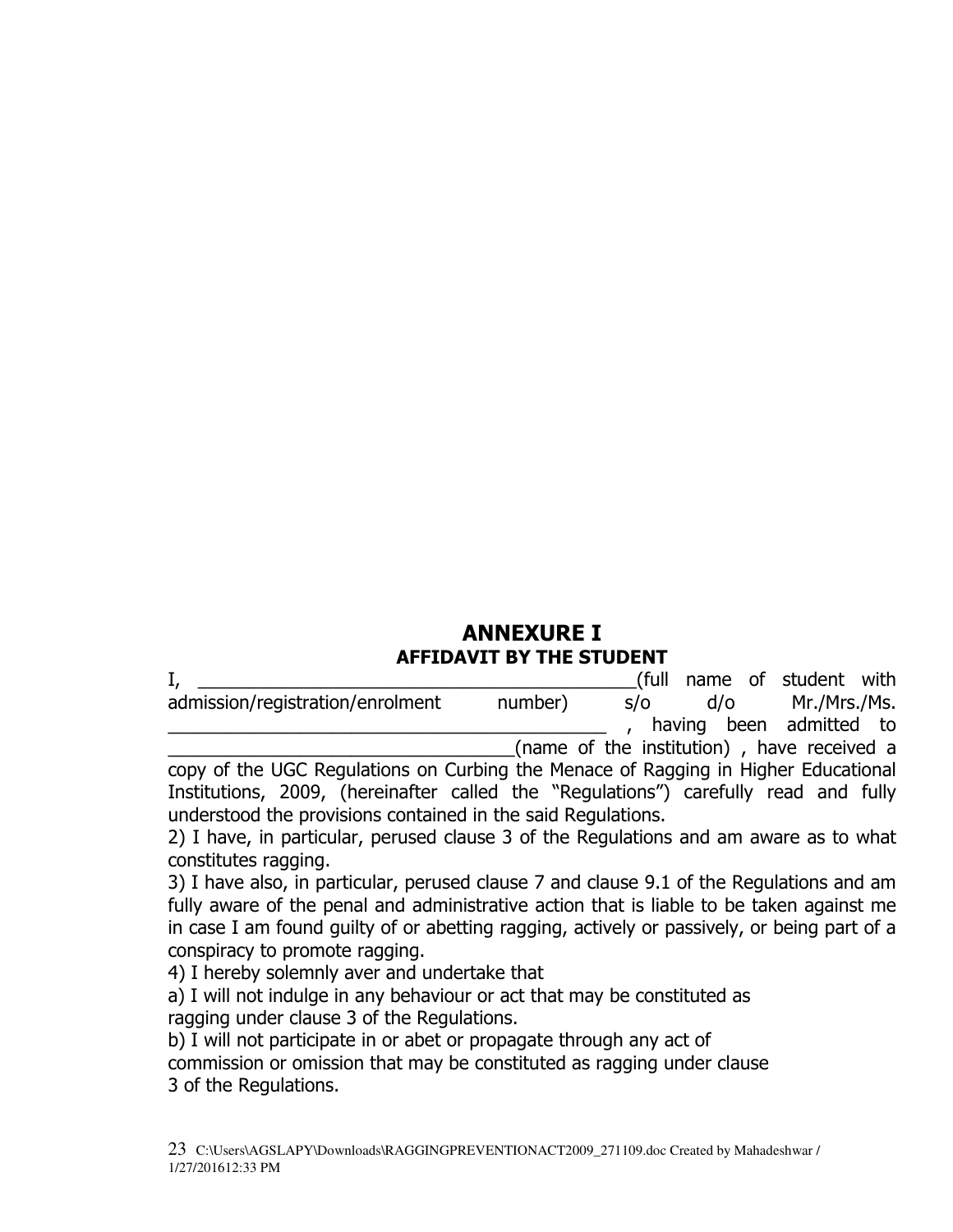5) I hereby affirm that, if found guilty of ragging, I am liable for punishment according to clause 9.1 of the Regulations, without prejudice to any other criminal action that may be taken against me under any penal law or any law for the time being in force.

6) I hereby declare that I have not been expelled or debarred from admission in any institution in the country on account of being found guilty of, abetting or being part of a conspiracy to promote, ragging; and further affirm that, in case the declaration is found to be untrue, I am aware that my admission is liable to be cancelled.

Declared this \_\_\_day of \_\_\_\_\_\_\_\_\_\_\_ month of \_\_\_\_\_\_\_year.

Signature of deponent Name:

#### VERIFICATION

Verified that the contents of this affidavit are true to the best of my knowledge and no part of the affidavit is false and nothing has been concealed or misstated therein.

Verified at (place) on this the (day) of (month) , (year ) .

Signature of deponent

Solemnly affirmed and signed in my presence on this the (day) of (month) (year) after reading the contents of this affidavit.

## OATH COMMISSIONER

#### **ANNEXURE II AFFIDAVIT BY PARENT/GUARDIAN**

I, Mr./Mrs./Ms. \_\_\_\_\_\_\_\_\_\_\_\_\_\_\_\_\_\_\_\_\_\_\_\_\_\_\_\_\_\_\_\_\_\_\_\_\_\_\_\_\_\_\_\_\_\_\_ (full Name of parent/guardian) father/mother/guardian of, \_\_\_\_\_\_\_\_\_\_\_\_\_\_\_\_\_\_\_\_\_\_\_\_\_\_\_\_\_\_(full name of student with admission/registration/enrolment number), having been admitted to **the institution**), have received a copy of the UGC Regulations on Curbing the Menace of Ragging in Higher Educational Institutions, 2009, (Hereinafter called the "Regulations"), carefully read and fully understood the provisions Contained in the said Regulations.

2) I have, in particular, perused clause 3 of the Regulations and am aware as to What constitutes ragging

3) I have also, in particular, perused clause 7 and clause 9.1 of the Regulations and am fully aware of the penal and administrative action that is liable to be taken against my ward in case he/she is found guilty of or abetting ragging, actively or passively, or being part of a conspiracy to promote ragging.

4) I hereby solemnly aver and undertake that

a) My ward will not indulge in any behaviour or act that may be constituted

as ragging under clause 3 of the Regulations.

b) My ward will not participate in or abet or propagate through any act of Commission or omission that may be constituted as ragging under clause 3 of the Regulations.